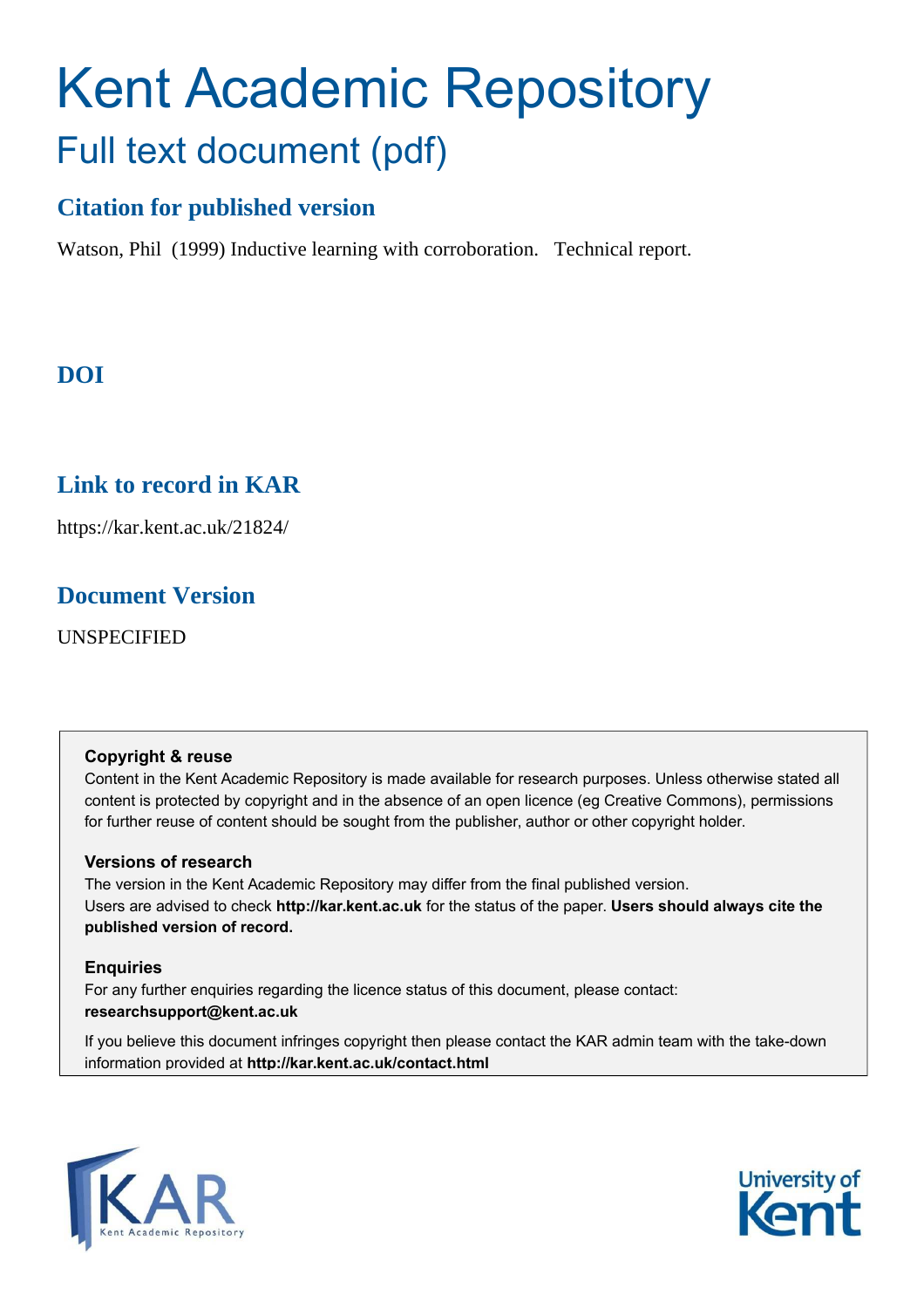# Indu
tive learning with orroboration

Phil Watson

 $\blacksquare$  . The computation of the computation of the computation of the computation of the computation of the computation of the computation of the computation of the computation of the computation of the computation of the University of Kent at Canterbury of Kent at Canterbury of Canterbury of Canterbury of Canterbury of Canterbury CanterburyKent CT2 7NZ United Kingdom P.R. Watson @ukc.ac.uk

May 24, <sup>1999</sup>

#### **Abstract**

tive learning is the problem is the problem is  $\Delta$  . The problem is the problem in  $\Delta$  and  $\Delta$ ses. Natural approaches to the to the learning assume that assume that a data item that a data it is a data it refutation of one hypothesis opens the way for the introdu
tion of <sup>a</sup> new (for now unrefuted) hypothesis, and so su
h data items have attra
ted the most attention. Data items that do not ause refutation of the urrent hypothesis have until now been largely ignored in the production in the production in the production of the productions they play the key role of orroborating those hypotheses that they do not refute.

We formalise a version of K.R. Popper's concept of *degree of corroboration* for inductive inference in an induction in and inductive it induction, provided it includes the contract of natural behaviour of outputting the most strongly orroborated (non-refuted) hypothesis at ea
h stage. We demonstrate its utility by providing hara
terisations of several of the ommonest identi
ation types. In many ases we believe that these hara
terisations make the relationships between these types learer than the standard terms at the idea of learning with the idea of learning with the idea of the idea of the idea of the idea a unifying a unifying approach and the contract of the contract of the contract of the contract of the contract of the contract of the contract of the contract of the contract of the contract of the contract of the contrac

Keywords: Degree of Corroboration; Indu
tive Inferen
e; Philosophy of S
ien
e.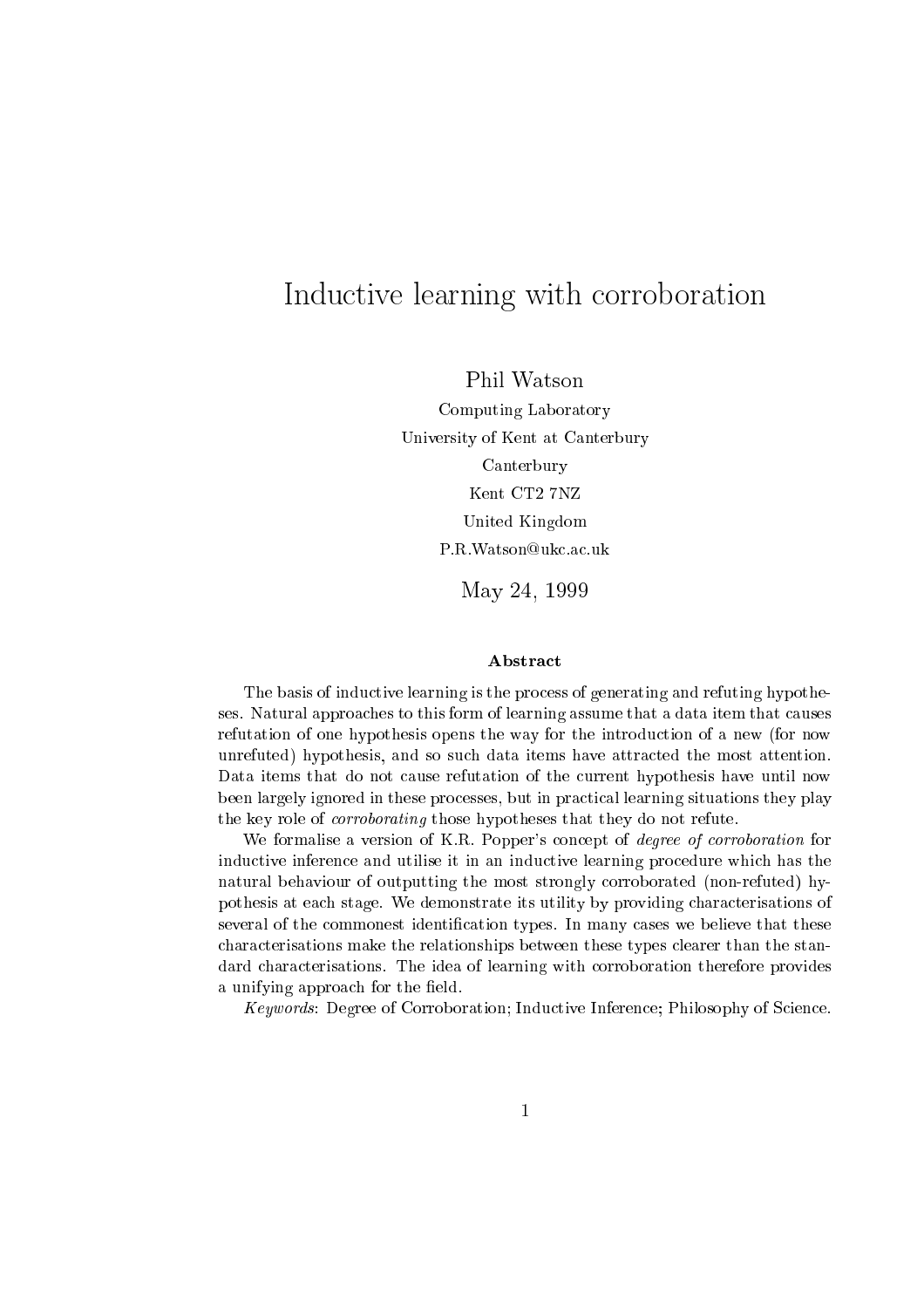# 1 Introduction

The field of machine inductive inference has developed in an ad hoc manner, in parti
ular in the hara
terisations of identi
ation types whi
h have been a
hieved. In this paper we wish to propose a new unifying framework for the field based on the philosophical work of K. R. Popper, and in particular his concept of *degree of* corroboration. We will demonstrate that many of the existing identification types in the case of learning from text allow an alternative characterisation using the concept of learning with orroboration; in parti
ular this approa
h reveals the existen
e of anoni
al learning algorithms for the various types.

In the next section we cover the basics of inductive learning. In Section 3 we cover as much of Popper's logic of scientific discovery as necessary for our purposes. and in Section 4.1 we treat his concept of degree of corroboration in more detail. In Section 5 we define the basics of an inductive learner with corroboration, and in Section 6 we give characterisations of many of the standard identification types using these learners. Se
tion 7 ontains some examples of the use of learning with orroboration in pra
ti
e. Se
tion 8 dis
usses some re
ent work of Gillies whi
h has relevance, while Section 9 contains our conclusions and directions for further work.

# <sup>2</sup> Preliminaries

As usual  $\mathbb N$  will denote the set of natural numbers,  $\cup$  and  $\cap$  will be set union and intersection respectively, while  $\subseteq$  and  $\subset$  will be the subset and proper subset relations respectively. We write  $A \subseteq_{fin} B$  if A is a finite subset of B. The cardinality of the set A is written  $|A|$  and the length of a sequence t is written  $|t|$ . Ambiguity will be resolved by context.

 $Dy \nightharpoonup$  we denote any fixed finite alphabet of symbols. Let  $\Sigma$  be the free monoid over  $\Sigma$ , i.e. the set of all finite words (strings) produced using that alphabet. Any subset  $L \subset \Sigma^*$  is called a language. We set  $L = \Sigma^* \setminus L$ . Let L be a language and  $t = s_0, s_1, s_2, \ldots$  an infinite sequence (possibly with repetitions) of strings from  $\Sigma^*$ such that  $L = \{s_k | k \in \mathbb{N}\}$ ; then t is said to be a text for L (or, synonymously, a positive presentation of L) written  $t \in Txt(L)$ . If L is a class of languages and  $(\exists L \in \mathcal{L})t \in Txt(L)$  then we write  $t \in Txts(\mathcal{L})$ . We refer to the initial segment of t of length  $n+1$  by  $t_n$ , i.e.  $t_n = s_0, s_1, ..., s_n$ . Also  $t_n^+$  will refer to the content of  $t_n$ , i.e.  $t_n^+ = \{s_0, ..., s_n\}$ . We will write  $(\Sigma^*)$  for the space of all finite and infinite sequences from  $\scriptstyle\mathcal{L}$  .

In all that follows, we assume a fixed underlying alphabet  $\Sigma$ . Note that here we will only be concerned with the case of learning from text.

We will be concerned with the learnability of indexable families of uniformly recursive languages, defined as follows.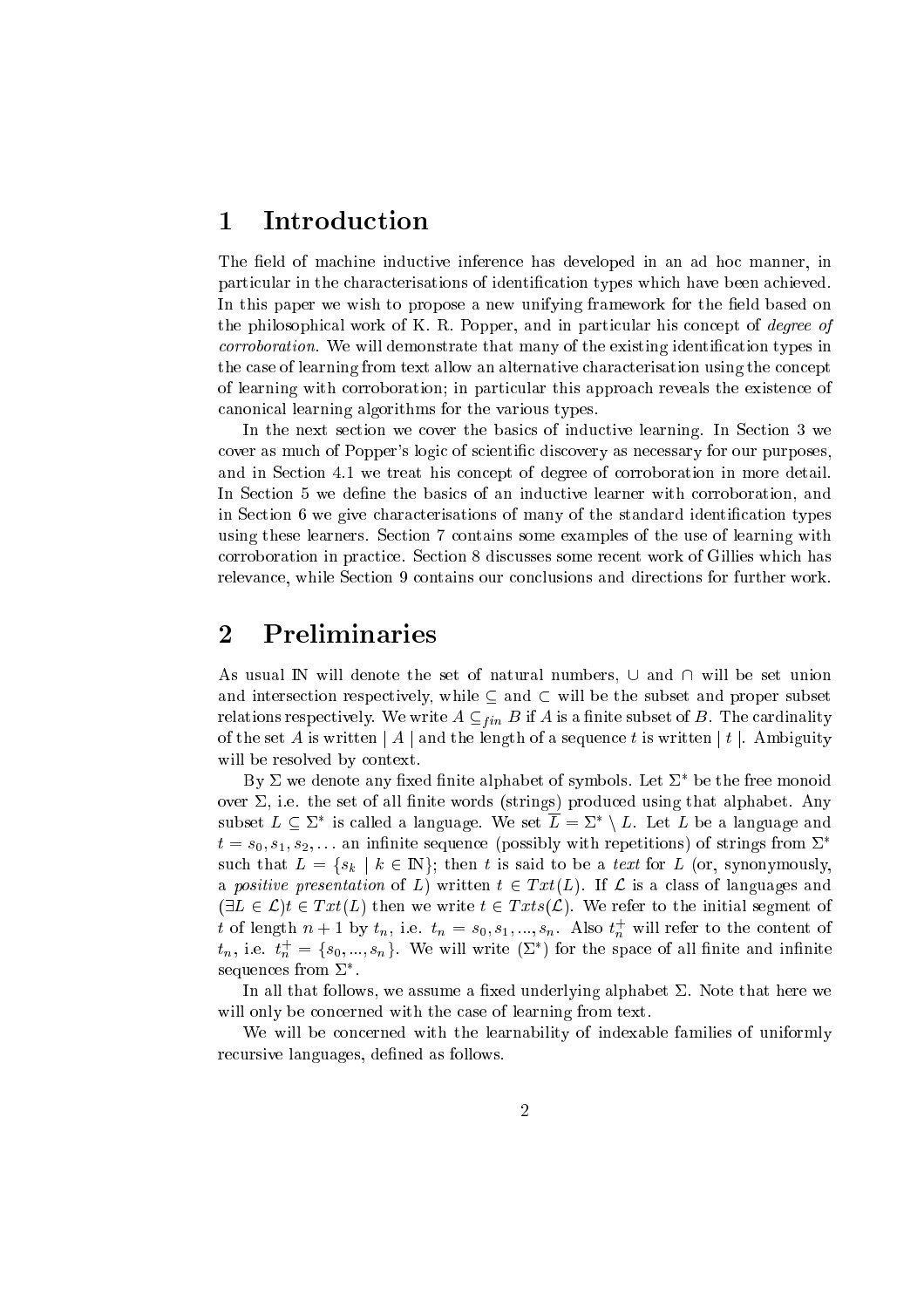**Definition 1** Let C denote a class of non-empty languages.  $\mathcal{L} = L_1, L_2, ...$  is said to be an indexing of C (written  $\mathcal{L} \in Index(C)$ ) iff  $\mathcal{C} = \{L_j | j \in \mathbb{N}\}\$ and there is a total recursive function  $p$  over  $\ln \times \angle$  such that, for all  $\gamma \in \mathbb{N}$  and  $s \in \angle$  ,  $p(j, s) = 1$  if and only if  $s \in L_j$ .

A class  $C$  of non-empty languages is said to be an indexable family iff there exists an indexing of C.

We will usually write a class C as a hypothesis space  $H_1, H_2, \dots$  by which we mean a particular indexing  $\mathcal L$  of  $\mathcal C$  where each hypothesis  $H_i$  is typically a characteristic function for some  $L \in \mathcal{C}$  (when i is called an  $\mathcal{L}$ -index for L). We will blur the distinction between languages and their characteristic functions, and will write  $H_i =$ L if  $H_i$  is a characteristic function for L and  $H_i = H_j$  if  $H_i$  and  $H_j$  are characteristic functions for the same  $L \in \mathcal{C}$ .

We will be concerned with the relationship between data streams (here texts) and underlying on
epts (here languages).

**Definition 2** Let L be a language. We say that a finite initial segment  $t_n$  of a text  $t = s_0, s_1, \dots$  refutes L if  $(\exists x \leq n) s_x \notin L$ .

Note that  $t_n$  refutes L iff there exists no text for L containing  $t_n$  as an initial segment.

Following Gold [Go67] we define an *inductive inference machine* (abbr. IIM) to be a Turing ma
hine working as follows. The IIM takes as its input larger and larger initial segments of a text  $t$  and it either requests the next input string, or it outputs a hypothesis, i.e. a positive integer whi
h will be interpreted with respe
t to some underlying indexing  $\mathcal L$  of the target family  $\mathcal C$ .

A sequence  $(j_x)_{x \in \mathbb{N}}$  of numbers is said to be convergent in the limit iff there is a number j such that  $j_x = j$  for almost all numbers x.

Now we define some concepts of learning. We start with learning in the limit.

**Definition 3 (Go67)** Let C be a class,  $\mathcal{L} = (L_j)_{j \in \mathbb{N}} \in Index(\mathcal{C})$ , and  $L \in \mathcal{C}$ . An IIM  $M$  LIM-TXT-identifies L w.r.t.  $\mathcal L$  iff on every text t for L  $M$  almost always outputs a hypothesis and the sequence  $(\mathcal{M}(t_x))_{x\in\mathbb{N}}$  converges in the limit to a number j such that  $L = L_i$ .

An IIM  $M$  LIM-TXT-identifies  $C$  w.r.t.  $C$  iff  $M$  LIM-TXT-identifies every  $L \in \mathcal{C}$  w.r.t.  $\mathcal{L}$ .

Let LIM-TXT denote the collection of all C such that there exists  $\mathcal{L} \in Index(\mathcal{C})$ and an IIM  $M$  LIM-TXT-identifying  $C$  w.r.t.  $\mathcal{L}$ .

We regard this form of identification and its variants as varieties of learning, and indeed use the terms infer and learn as synonyms for identify.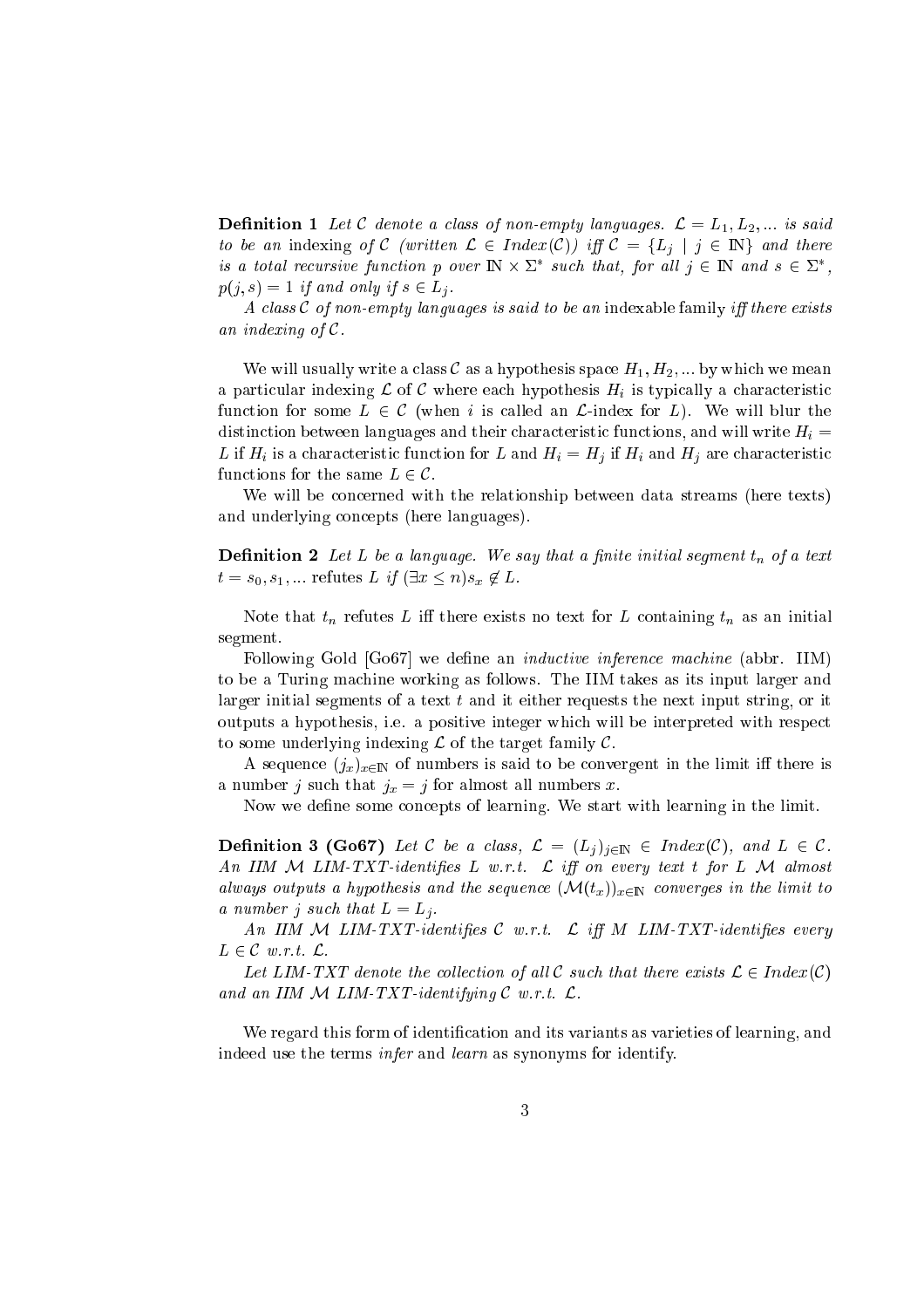Note that our learner uses the *sequence*  $t_m$  as its input. If the natural restriction is made that the learner's behaviour should be independent of hanges in the order of the sequen
e and the number of repetitions, we have set-driven learning.

**Definition 4 (WC80)** An IIM is said to be set-driven iff its output depends only on the range of its input, i.e. on any two texts  $t, u$  we have

$$
(\forall x, y)[t_x^+ = u_y^+ \Rightarrow \mathcal{M}(t_x) = \mathcal{M}(u_y)]
$$

We prefix the name of an identification criterion by  $s$ - if in addition we require the learner to be set-driven, e.g. s-LIM-TXT, et
.

An alternative form of learning is behaviourally-correct learning, defined as follows.

**Definition 5 (OW82, CL82)** Let C be a class,  $\mathcal{L} = (L_j)_{j \in \mathbb{N}} \in Index(\mathcal{C})$ , and  $L \in \mathcal{C}$ . An IIM M BC-TXT-identifies L w.r.t.  $\mathcal{L}$  iff on every text t for L M almost always outputs a hypothesis and almost every element in the sequence  $(\mathcal{M}(t_{r}))_{r \in \mathbb{N}}$ is an index for L.

An IIM M BC-TXT-identifies C w.r.t.  $\mathcal{L}$  iff M BC-TXT-identifies every  $L \in \mathcal{C}$ w.r.t. L.

Let BC-TXT denote the collection of all C such that there exists  $\mathcal{L} \in Index(\mathcal{C})$ and an IIM  $M$  BC-TXT-identifying C w.r.t.  $\mathcal{L}$ .

Note that, in general, it is unde
idable whether or not an IIM has already successfully finished its learning task. If this is decidable, then we obtain finite learning.

**Definition 6 (Go67)** Let C be a class,  $\mathcal{L} = L_1, L_2, ... \in Index(\mathcal{C})$ , and  $L \in \mathcal{C}$ . An IIM  $M$  FIN-TXT-identifies L w.r.t.  $\mathcal{L}$  iff on every text t for L  $\mathcal{M}$  outputs only a single hypothesis j which is an  $\mathcal{L}$ -index for  $L$ , and stops.

An IIM  $M$  FIN-TXT-identifies C w.r.t.  $\mathcal{L}$  iff  $\mathcal{M}$  FIN-TXT-identifies every  $L \in \mathcal{C}$  w.r.t.  $\mathcal{L}$ .

Let FIN-TXT denote the collection of all C such that there exists  $\mathcal{L} \in Index(\mathcal{C})$ and an IIM  $M$  FIN-TXT-identifying C w.r.t.  $\mathcal{L}$ .

A natural property of learning is that the learner should not hange its mind without good reason.

**Definition 7 (An80)** Let C be a class  $\mathcal{L} = L_1, L_2, ... \in Index(\mathcal{C})$ , and  $L \in \mathcal{C}$ . An IIM M CONSERV-TXT-identifies L w.r.t.  $\mathcal L$  iff on every text t for L M learns  $\mathcal L$ in the limit and for all n if  $\mathcal{M}(t_n) = j$  is defined then  $\mathcal{M}(t_{n+1}) = j \vee t_{n+1}$  refutes  $L_j$ .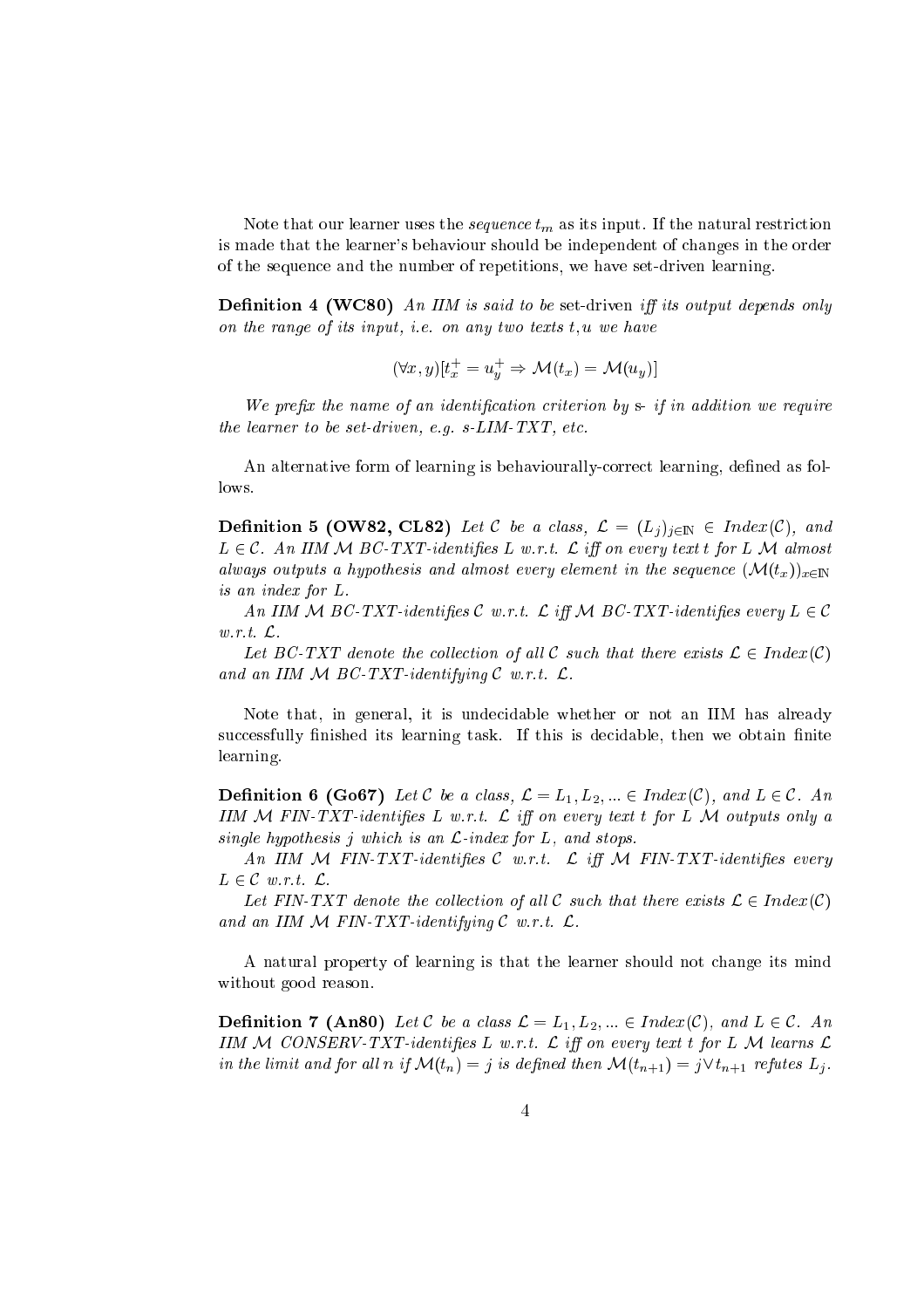An IIM  $M$  CONSERV-TXT-identifies  $C$  w.r.t.  $\mathcal L$  iff  $M$  CONSERV-TXT-identifies every  $L \in \mathcal{C}$  w.r.t.  $\mathcal{L}$ .

Let CONSERV-TXT denote the collection of all C such that there exists  $\mathcal{L} \in$  $Index(\mathcal{C})$  and an IIM M CONSERV-TXT-identifying  $\mathcal{C}$  w.r.t.  $\mathcal{L}$ .

Various forms of monotoni
ity requirements on the learner, i.e. that the learner should in some sense output in
reasingly `good' hypotheses, are also known.

**Definition 8 (Ja91, Wi91)** Let C be a class,  $\mathcal{L} = L_1, L_2, ... \in Index(\mathcal{C}),$  and  $L \in \mathcal{C}$ . An IIM M identifies L

- 1. strong monotonically
- 2. monotonically
- 3. weak monotonically

w.r.t.  $\mathcal{L}$  iff on every text t for L M learns L in the limit and if  $i_1, i_2, \ldots$  is the sequence of hypotheses output by  $M$  in learning  $L$  from t then

- 1.  $(\forall n) L_{i_n} \subseteq L_{i_{n+1}}$
- 2.  $(\forall n) L_{i_n} \cap L \subseteq L_{i_{n+1}} \cap L$
- 3.  $(\nabla^n)[t_{n+1} \subseteq L_{\mathcal{M}(t_n)} \Rightarrow L_{\mathcal{M}(t_n)} \subseteq L_{\mathcal{M}(t_{n+1})}]$

respe
tively.

We denote by SMON-TXT, MON-TXT and WMON-TXT those collections of classes C for which there exists  $\mathcal{L} \in Index(\mathcal{C})$  and a learner M which learns every member  $L$  of  $C$  strong monotonically, monotonically, and weak monotonically w.r.t. L, respe
tively.

with with the contract the contract in this paper. The contract is the contract of the paper.

There exists the possibility that the learner may be able to re
ognise that the text whi
h it is being fed does not represent <sup>a</sup> text for any language in C, the lass h it is trying to learn. It is trying to learn. It is behaviour in this behaviour in this behaviour in the to symbol  $\perp$  'refuting' the class; otherwise it should learn the class in the limit.

**Definition 9 (MA93)** A refuting inductive inference machine (RIIM) is a Turing Machine that on any input either behaves like an IIM or outputs the symbol  $\perp$  and immediately halts.

**Definition 10 (LW94)** Let t be a text for any language. t is called an unrepresentative text for C if there exists it such that (1  $\equiv$   $\equiv$   $\sim$   $\mu$  ) if the least such such such *n* is called the refutation point of t for C, written ref(t, C).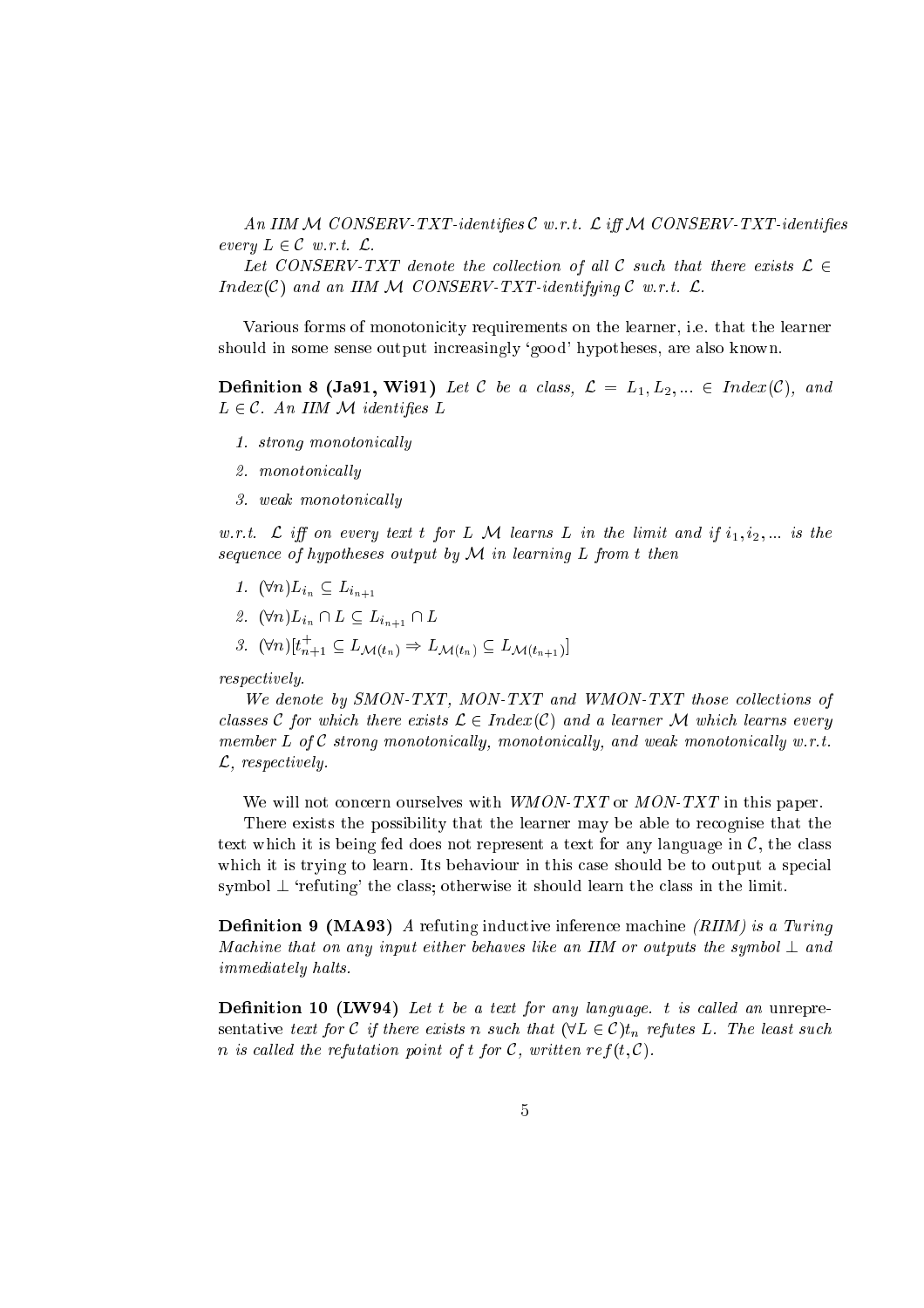Let C be a class and  $\mathcal{L} = L_1, L_2, ... \in Index(\mathcal{C})$ . A RIIM M JREF-TXTidentifies  $\mathcal L$  iff on any text t for  $L \in \mathcal C$  M identifies  $L$  in the limit and for all unrepresentative texts t for C we have  $(\exists m \ge ref(t, C))\mathcal{M}(t_m) = \bot$ .

We write  $C \in JREF-TXT$  if there exists  $\mathcal{L} \in Index(C)$  and an IIM M which  $JREF-TXT-identifies$   $\mathcal C$  w.r.t.  $\mathcal L$ .

### 3Popper's Logic of Scientific Discovery - a Précis

In this section we will summarise as much of Popper's philosophical system as we need for our purposes. Even this is quite a task, as this was the major achievement of Popper's professional life and extended to two books  $[P_034, P_063]$ , and a large number of published papers.

Before Popper the philosophy of science could trace an unbroken line of development back to Bacon. The dominant school, inductivism, held that scientific ideas are gradually proved indu
tively, by experien
e - when the idea in question has passed a large number of tests, it may be regarded as effectively proved.

Einstein's overthrow of Newtonian mechanics in the early Twentieth Century provided the intellectual background for Popper's work. If such an established sys- $\epsilon$ em of scientific faw could be disproved  $\epsilon$  then it must have seemed that no scientific idea ould ever truly be proved; so indeed Popper reasoned.

Popper built his philosophy of science rigorously from the ground up. He postulated that scientific theories have the character of 'all-statements'; they attempt pre
isely to spe
ify behaviour of all entities of a ertain kind in all ir
umstan
es of a ertain kind: for example, all planets in rotation about a star. Further, the observations of which empirical science is capable are of a different character; they observe the behaviour of individual entities in individual circumstances.

Popper's first key contribution was to note the asymmetry which arises from this: no number of observations is sufficient to exhaust all the possibilities of an all-statement, even if all these observations are in accord with the predictions of the theory. By ontrast, a single observation (allowing for the usual aveats of reliability and inter-subjective repeatability) is enough to refute a theory once and for all, if it conflicts with that theory's predictions. While the theory may be correct in some circumstances, and a useful approximation in others, it does not provide the ultimate, precise truth to which science aspires. An inescapable consequence of this is that s
ienti theories are never truly proven by observations, for among those observations never, or not yet taken, may be one that disproves the theory.

<sup>&</sup>lt;sup>1</sup>Newton's laws of course remain useful approximations for many practical purposes.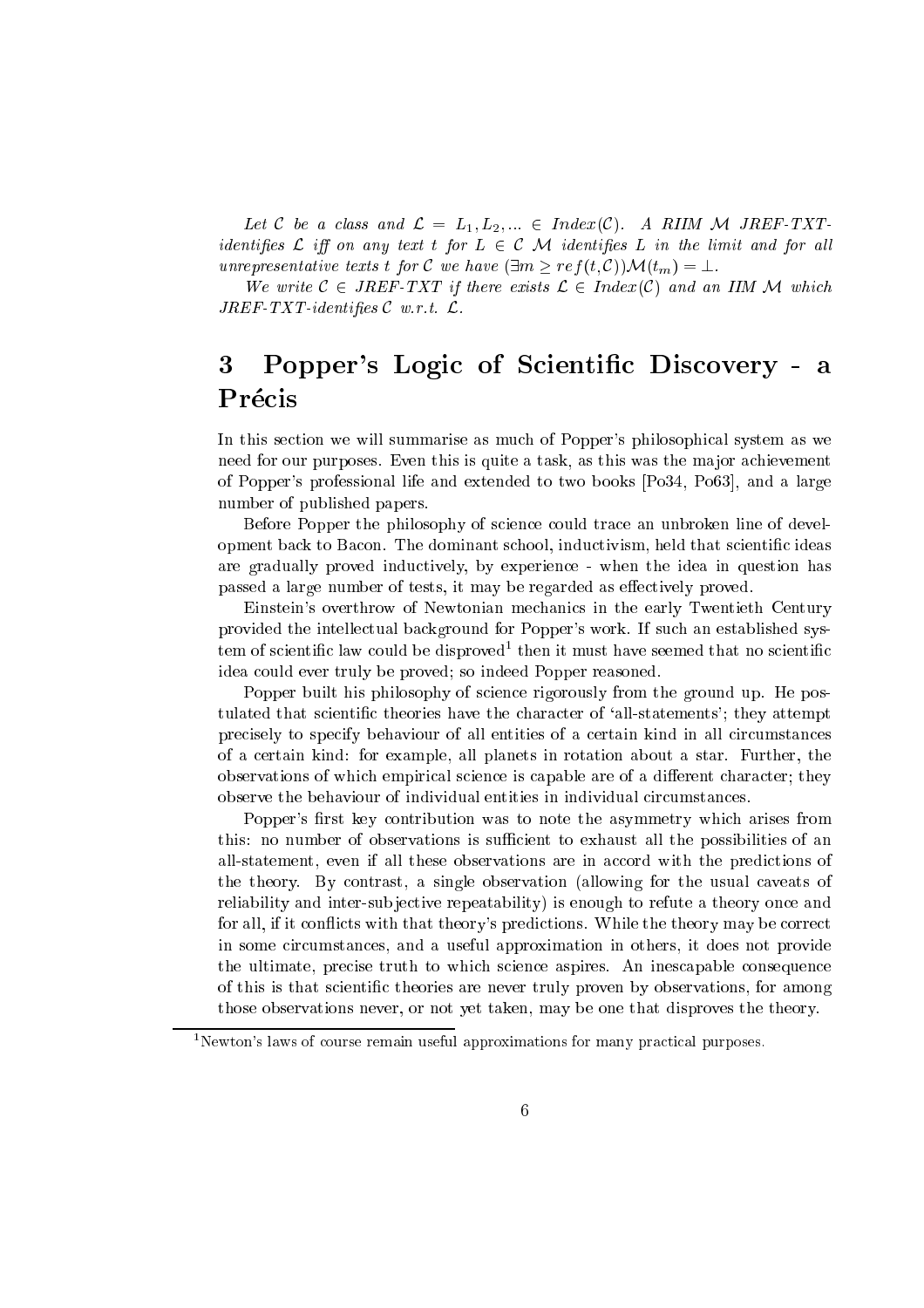This demolition of indu
tivism raises other problems. It was ertainly not Popper's intention to suggest that we should stop doing s
ien
e; but if no theory an be proven, then what may we rationally believe? Popper's answer to this problem forms the starting point for our work.

Those observations whi
h do not refute <sup>a</sup> parti
ular theory nevertheless play the important role of orroborating that theory. Ea
h observation, parti
ularly those h are described the sense theories in the sense the sense that the sense that the sense that the sense that th orating others, may be seen as <sup>a</sup> test of these theories. When <sup>a</sup> theory has survived a number of su
h tests without being refuted, we may say it is well orroborated (though not immune to later refutation) and we may tentatively believe it, for now. It is a small step to Popper's dictum that we should believe the best corroborated theory at any parti
ular time.

Popper formalised the idea of orroboration further by equating the orroborability of <sup>a</sup> theory with its ontent, or s
ienti interest, and further with its logi
al falsiability. This will be <sup>a</sup> key idea for us: <sup>a</sup> theory whi
h has <sup>a</sup> large number of potential falsiers (refuting observations) is also potentially more strongly orroborable (in the sense behaviours is the theory is even of the sense of the theory than a theory

Popper states in [Po34℄ (p.395 - all page referen
es to [Po34℄ are to the <sup>1997</sup> Routledge edition) that:

I believe that these two ideas - ontent and degree of orroboration - are the most important logi
al tools developed in my book. (Emphasis in original)

In Section 4.1 we will look in detail at Popper's formulation of the degree to which data orroborates <sup>a</sup> theory, prior to formulating our own laws of orroboration for

#### Degree of Corroboration  $\overline{\mathcal{A}}$  $\overline{\phantom{a}}$

### 4.1 Popper's Definition

### 4.1.1 Dis
ussion

In [Po34℄ (also [Po54℄), Popper went some way towards formalising his key idea of the orroboration lent by examples (or theory) <sup>y</sup> to theory (synonymously on
ept or hypothesis) x, alling it C(x; y). We will further formalise the denition of C(x; y), while modifying or distribution or distribution or distribution of the light of the light of the light of the light of the light of the light of the light of the light of the light of the light of the light of the light of following dis
ussion.

It must be mentioned that in [Po34℄ Popper ties his denition C(x; y) rather rigidly to the notion of absolute logi
al probability, whi
h has ertain unhelpful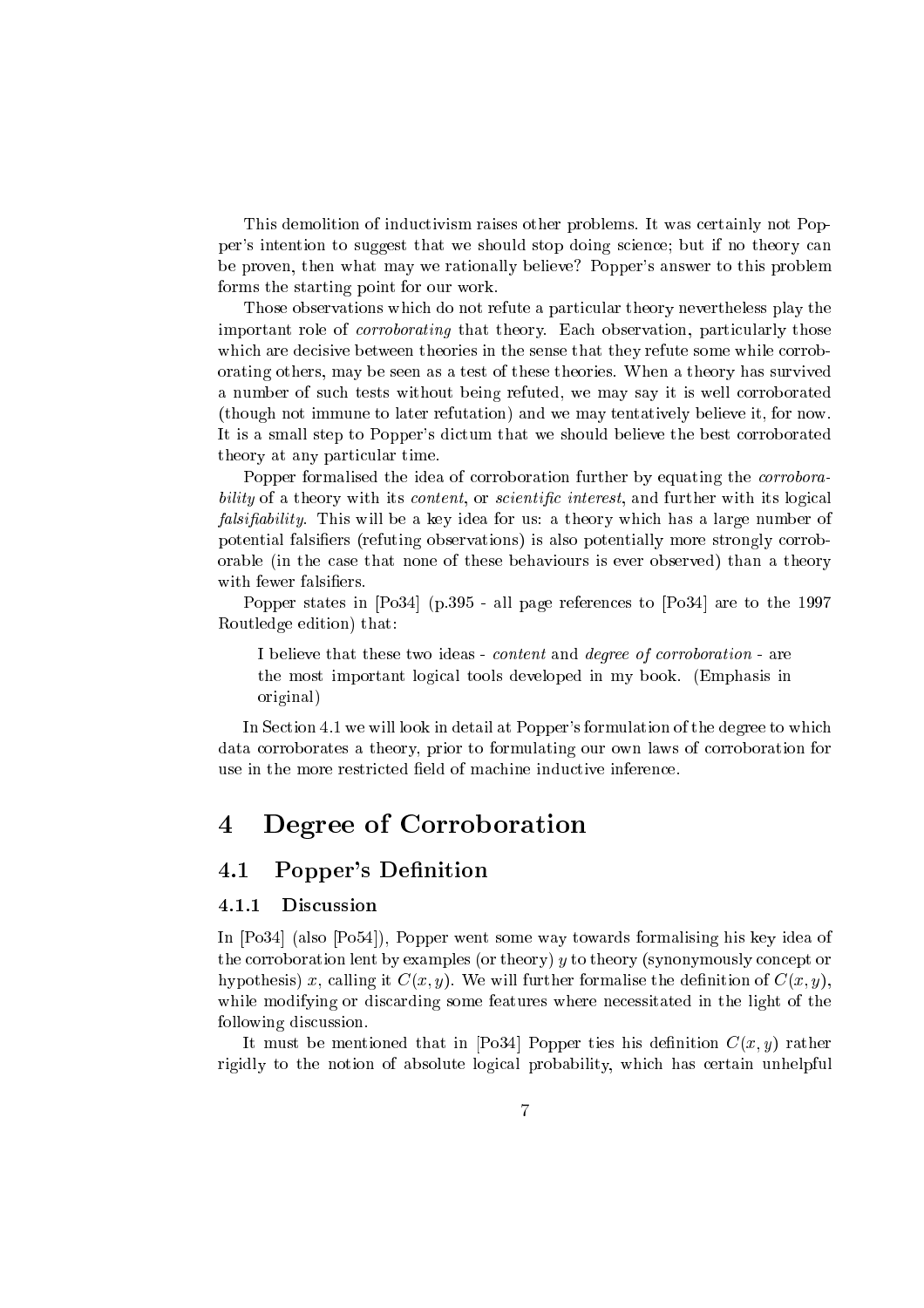onsequen
es for our purposes. This is largely be
ause both in [Po34℄ and in [Po54℄ he was on
erned to distinguish his idea of degree of orroboration from any probabilistic decreases to denote the state to decrease that the laws of probability of probability of probability on C(x; y) contra to a contradiction in an except work [Posts] in the post work contradiction various authors of this linkage and loosened the denition of C(x; y) a

ordingly.

Popper remarks [Po54℄ that

The parti
ular way in whi
h C(x; y) is here dened <sup>I</sup> onsider unimportant the important matrix of the design are the desideration of the fact that the fact the fact the fact of th and be satisfact to gainers. (Emphasis in original)

will the this assembly the function of the function of the some collection of  $\mathcal{X}$  in the some collection small ways from Popper's  $C(x, y)$ , while satisfying his desiderata as far as possible. In the next two sections we present first Popper's desiderata for a corroboration fun
tion, then our own version, and dis
uss the dieren
es between them.

#### 4.1.2 Popper's Desiderata

In [Po54℄ Popper lists nine points whi
h should be satised by <sup>a</sup> orroboration tion, and he adds a further one in the additional contracts and the contracts of  $\mathcal{C}$ 

 $C(x, y)$  is in all cases the degree to which y supports or corroborates x,  $C(x)$ is the maximum degree to which when  $\mu$  are the logical contract which  $\mu$  is the logic al probability of <sup>x</sup> and <sup>P</sup> (x; y) is the logi
al probablity of <sup>x</sup> given y. E(x; y) is the explanatory power of <sup>x</sup> with respe
t to y, and its value is dened based on  $P(x), P(y), P(x, y)$  and  $P(y, x)$  we will not be much concerned with this concept. Finally <sup>x</sup> is the logi
al negation of x.

Popper's desiderata as stated in  $[Po54]$  and  $[Po57]$  are as follows.

- 1. C(x; y) is respe
tively greater than, equal to, or less than <sup>0</sup> <sup>i</sup> <sup>y</sup> supports x, is independent of x, or undermines x.
- 2. 1 <sup>=</sup> C(y; y) C(x; y) C(x; x) <sup>1</sup>
- 3. <sup>0</sup> C(x; x) <sup>=</sup> C(x) <sup>=</sup> <sup>P</sup> (x) <sup>1</sup>
- $\mathbf{r}$  is the continuous continuous continuous continuous continuous continuous continuous continuous continuous continuous continuous continuous continuous continuous continuous continuous continuous continuous continu
- 5. If <sup>y</sup> entails <sup>x</sup> then C(x; y) <sup>=</sup> C(y; y) <sup>=</sup> 1
- or extra extra complete a hesself we heaven to the that complete measure and let y support when the process x. Then for any given y,  $C(x, y)$  increases with the power of x to explain y (i.e. to explain more and more of the ontent of <sup>y</sup> and therefore with the s
ienti interest of x).
- 7. If C(x) <sup>=</sup> C(y) 6= 1 then C(x; u) is respe
tively greater than, equal to or less than C(y; w) whenever <sup>P</sup> (x; u) is greater than, equal to, or less than <sup>P</sup> (y; w).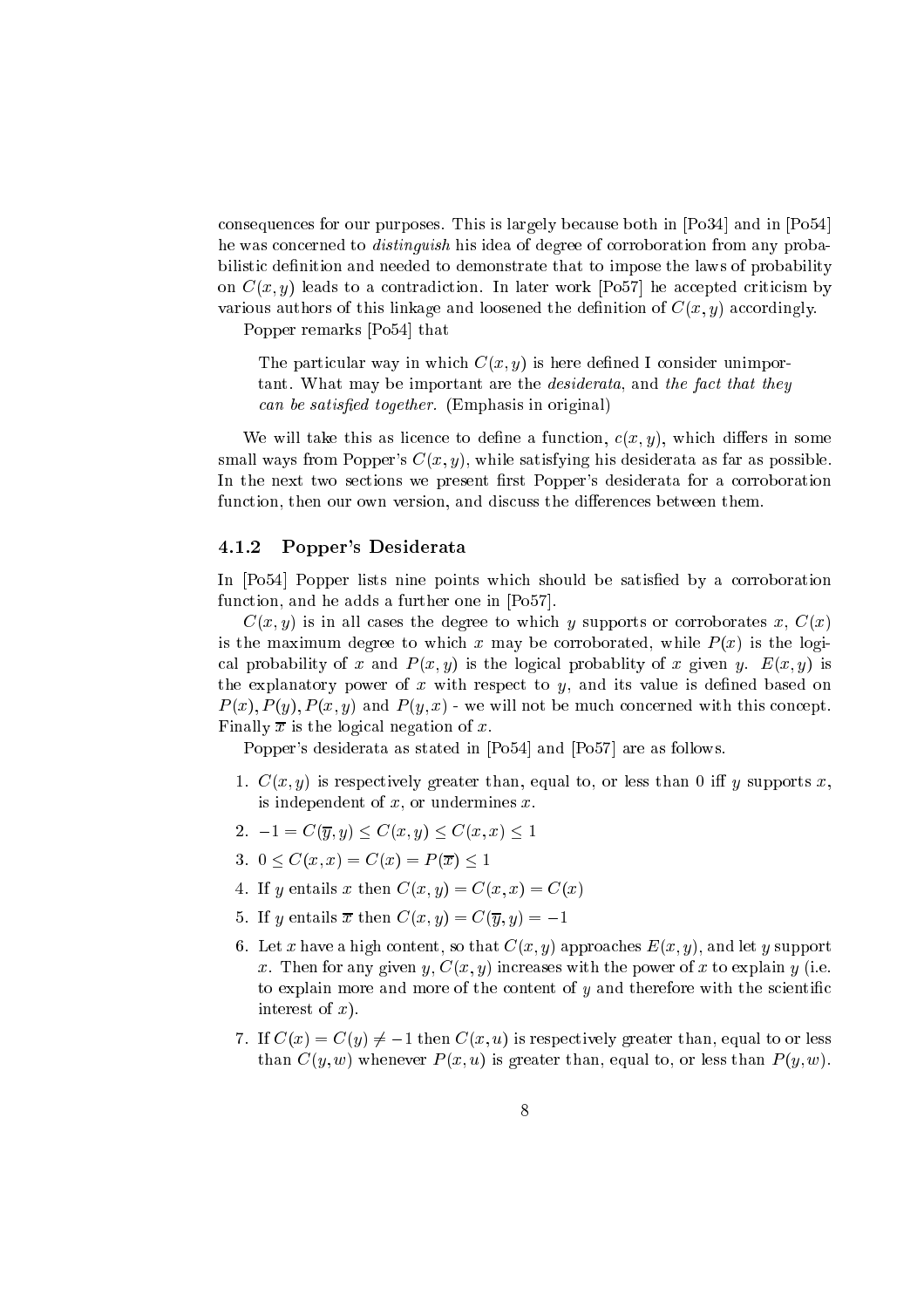- 8. If <sup>x</sup> entails <sup>y</sup> then: (a) C(x; y) 0; (b) for any given x, C(x; y) and C(y) in
rease together; and (
) for any given y, C(x; y) and <sup>P</sup> (x) in
rease together.
- 9. If <sup>x</sup> is onsistent and entails y, then (a) C(x; y) 0; (b) for any given x,  $C(x, y)$  and  $P(y)$  increase together; (c) for any given y,  $C(x, y)$  and  $P(x)$ in
rease together.
- $1$  is the contracted or  $\mathcal{U}$  is the contracted by y so that  $\mathcal{U}$  is the contracted by  $\mathcal{U}$  $\overline{x}$  is always undermined by y, i.e.  $C(\overline{x}, y) < 0$ , and (b) x is always undermined  $\alpha$  ,  $\alpha$  ,  $\alpha$  is the contract of  $\alpha$

## 4.2 Our Differences from Popper's Approach - Discussion

#### $4.2.1$ Restricted Domain

We wish to define a corroboration function analogous to Popper's but for use in the domain of indu
tive learning theory. This restri
ted domain enables us to make <sup>a</sup> number of simplifying assumptions ompared to Popper's version above.

First we note that we always wish to state how well <sup>a</sup> hypothesis is orroborated by  $data$ . This is already more specific than Popper's approach, in which he spe
i
ally allows the orroboration of, for example, one theory by another. Our hypotheses will be those of an indu
tive learning ma
hine (see Se
tion 2) and will ome from a particle with the space of an interest contract to the space of the space of the space of tion of the phenomenon produ
ing the data, whi
h will be <sup>a</sup> re
ursive language. The examples for examples forming a text (or strike  $\alpha$  in text (or strike  $\alpha$  ) in initially an initially an initially segment of <sup>a</sup> text) for the phenomenon. To distinguish our orroboration fun
tions from Popper's, we will use lower case. Thus  $c(H,t)$  will be the degree to which example text <sup>t</sup> orroborates hypothesis H.

#### 4.2.2 Fixed Values

Now that we distinguish between theory and data, we are able to simplify further. we assume that data is free of noise, and that we are the second and that we are the second and a hypothesis which we are the second and the second and the second and the second and the second and the second and the second the transferred the the products the theory productions the idea that the idea the idea the the data *undermines* (Popper's choice of word) a theory can be replaced by outright refutation in the the theory. Thus, the prediction the predictions of the theory. The mag all the possible negative values in Popper's scheme may be replaced in ours by  $-1$ , the orroboration value of refuted hypotheses.

Similarly the value 0, reserved by Popper for the degree of orroboration oered to <sup>x</sup> by an independent theory y, subtly hanges its meaning when we restri
t ourselves to orroboration of hypotheses by data. The value <sup>0</sup> is now the orroboration given to any theory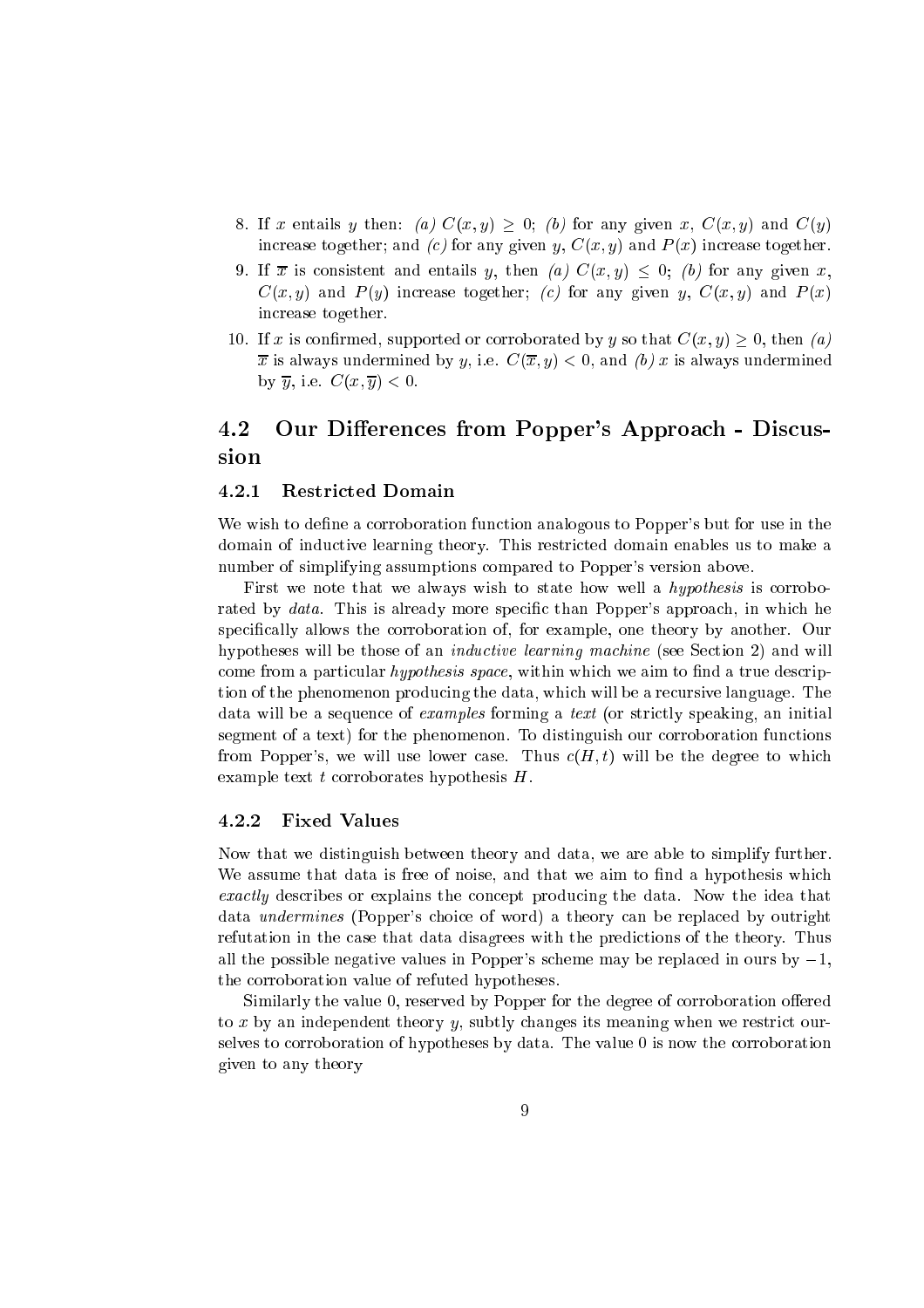- by the empty desired set  $\mu$
- by va
uous data whi
h gives us no help in hoosing between ompeting hypotheses in our spa
e
- in the ase that the theory itself is tautologi
al, metaphysi
al or otherwise not logi
ally refutable.

#### References to Probability 4.2.3

For historical reasons, Popper's desiderata are tied closely to definitions in probability; spe
i
ally, Popper sets out to demonstrate that degree of orroboration is in no sense <sup>a</sup> measure of probability. For our purposes, we have no need of any are the probability probabilities are and so we are able to drop to able to able to a society and the sound of  $P(x), P(x, y), E(x, y)$ , etc. We continue to use  $c(H)$  to mean the highest degree of orroboration of whi
h <sup>H</sup> is apable; however we drop the referen
e to <sup>P</sup> (x) in the denition of C(x) and instead add some natural restri
tions on (H).

Popper's dependence on probabilistic definitions leads him to restrict the maximum degree of orroboration in any ase to the value 1. Ob je
tions to this unne
 tion led him to drop it in the strike with the light of the light of the matrix of the strike with  $\alpha$ drop the restri
tion of degrees of orroboration to real number values altogether, and use any particular that S with a minimum element 1 supersonal set  $\sim$  1 supersymmetry 1 supersymmetry in has <sup>a</sup> minimum element <sup>0</sup> and de
idable (re
ursive) relations ; and ./.

These points having been made, we pro
eed to our own desiderata.

#### 4.3Our Denition of Degree of Corroboration

Let <sup>H</sup> range over hypotheses from our spa
e L, and <sup>t</sup> over texts and nite initial segments of texts. We assume that (H; t) ranges over some partially ordered set S with minimum element  $-1$  and an element 0 minimal in  $S - \{-1\}$ . Similar to Popper, we use (H) as shorthand for (H; H), the maximum degree of orroboration possible for  $H$ . Falsiners(H) is the set of potential data items in  $\varSigma$  which refute  $H$ , and we write  $H = H$  in the case that  $H$  and  $H$  describe the same concept.

First we formally dene our orroboration fun
tions.

**Definition 11** A corroboration function  $c: L \times (L) \rightarrow S$  over L maps hypotheses and texts to some set S with minimum element  $-1$  and an element 0 minimal in  $S - \{-1\}$  such that S has a decidable partial ordering  $\leq$ , and satisfies the following desiderata for all hypotheses  $H, H$   $\in$   $L$  and all texts t, t  $\in$  (2 f):

- 1.  $c(H, t) = -1$  iff there exists data in t which refutes H.
- 2.  $c(H, t) > 0$  iff t does not refute H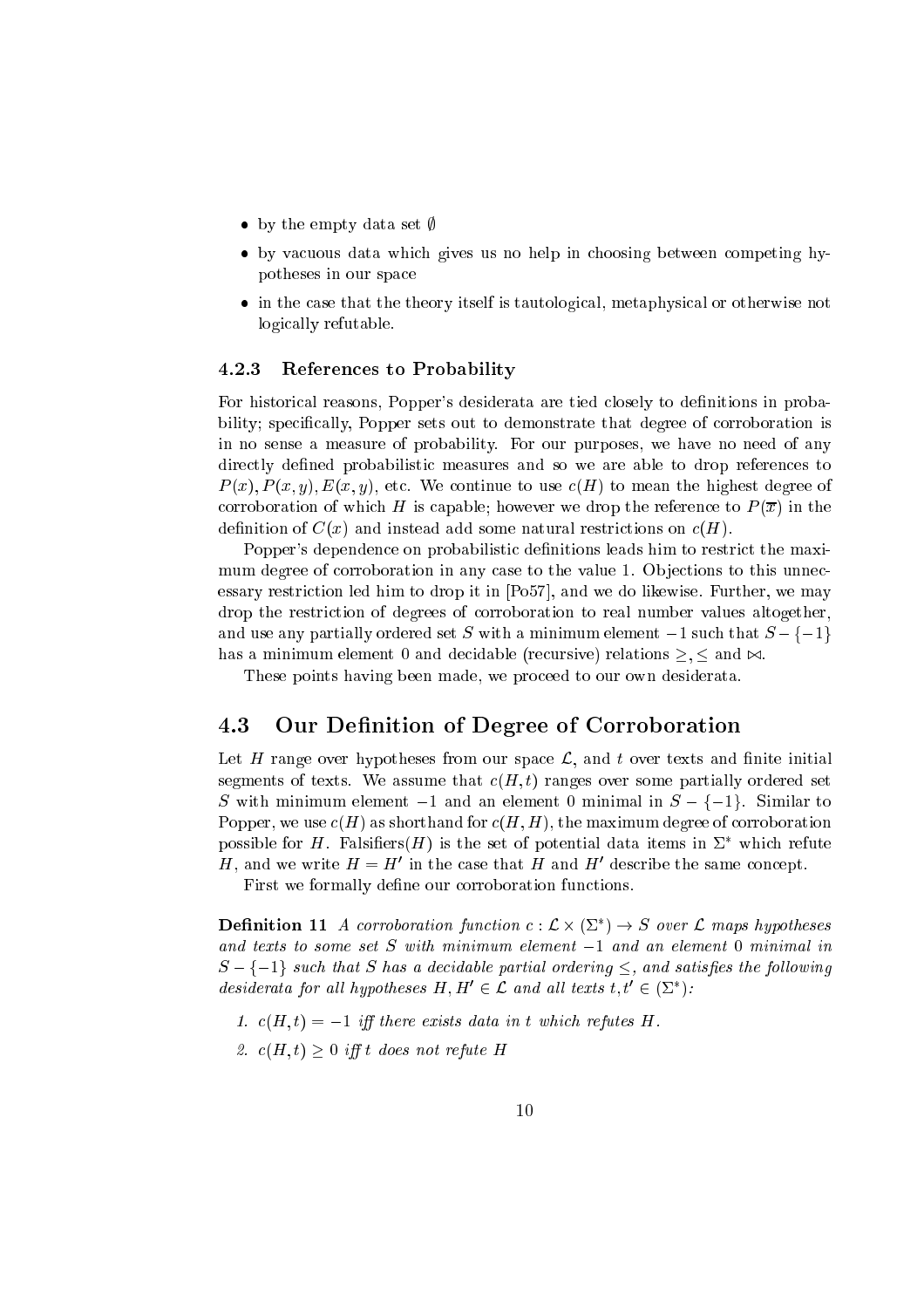- 3.  $c(H,t) = 0$  if t is empty or contains no data capable of refutation of any hypothesis in our space.
- 4.  $c(H) = max\{Lim_{n\rightarrow\infty}c(H,t_n) \mid t \text{ is a text for } H\}$
- 5.  $c(H) \geq c(H')$  if Falsifiers(H')  $\subseteq$  Falsifiers(H)
- 6. If t is a finite initial subsequence of t' then either  $c(H, t) \leq c(H, t')$  or  $c(H, t') =$  $-1$

Our definition of degree of corroboration is simpler than Popper's because we have dropped all reference to probability and this gives us greater freedom when actually assigning values to our functions  $c(H)$  and  $c(H, t)$ . We will see in the next section that certain inductive learning identification criteria will require corroboration functions with additional properties to those specified above.

Our first three points come from Popper's first four and tenth desiderata. Our fourth and fifth points capture Popper's sense that a high degree of refutability and a high degree of corroborability are synonymous. Our sixth point captures the natural expectation that degree of corroboration of  $H$  cannot be decreased by further non-refuting examples (although these same examples may cause an alternative hypothesis  $H'$  to become better corroborated than  $H$ ).

#### Learning with Corroboration  $\overline{5}$

In this section we cover the remaining assumptions and definitions necessary to define a theory of inductive learning with corroboration.

#### $5.1$ Hypotheses and Hypothesis Spaces

If two hypotheses describe the same concept, we will write  $H_i = H_j$ . Note that this is exactly the case Falsifiers  $(H_i)$  = Falsifiers  $(H_i)$  and may be treated as a shorthand for the latter. If Falsifiers $(H_i) \subseteq$  Falsifiers $(H_i)$  then we will write  $H_i \subseteq H_i$  to capture the natural Popperian sense that  $H_j$  is more easily refuted (potentially more strongly corroborable) that  $H_i$ . None of these relations is necessarily recursive.

We will restrict our attention to *class-preserving* hypothesis spaces, i.e. those indexed recursive families  $H_1, H_2, ...$  for C such that for every  $L \in \mathcal{C}$  there exists at least one (and possibly many) i such that  $L = H_i$ .

Our model of learning requires that  $c(H, t)$  and comparison  $(<)$  between degrees of corroboration are both recursive, but not necessarily that  $c(H)$  is recursive. Recursiveness of  $c(H)$  leads to decidebility of  $H_i \subseteq H_j$  and therefore of  $H_i = H_j$ .

All forms of inductive inference suffer from the problem that the learner is required to choose one from among (typically) infinitely many hypotheses at each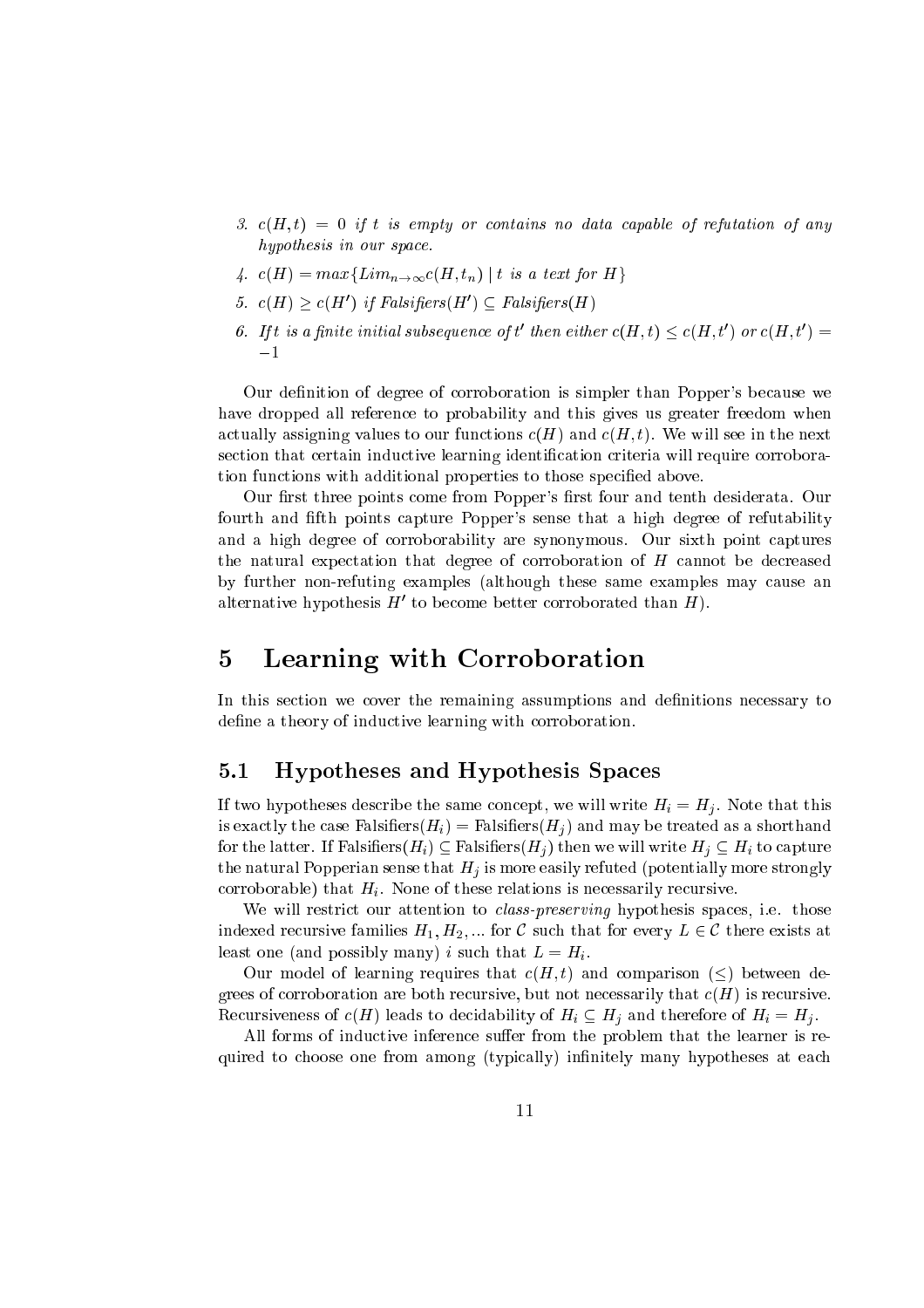stage. Clearly no learner an onsider all these hypotheses before it outputs <sup>a</sup> hypothesis or requests further data, so in ee
t there are only <sup>a</sup> limited number of hypotheses in play at any given time. Most authors gloss over this question as a matter of detail, or deal with it impli
itly, but as we intend to propose <sup>a</sup> new unifying model for machinest model in the second collection is model to deal with its collection of explicitly.

with a structure assume that along with our hypothesis space space of  $\mu$ reasing function in the second company of the second contract  $\mathbf{r}_i$  . In the second contract  $\mathbf{u}$ whi
h gives the number of hypotheses in play at stage <sup>n</sup> of any learning pro
edure with these spaces spaces is spaced to one simple to one show that the same of the space of the society of the our desiderations hypotheses Hi which are not yet in play at stage in player play at onsidered to be either refuted or the either the examples  $\{y_i\}$  the examples seen to that stage - we therefore arbitrarily assign a for  $\mu$  ;  $\mu$  , and such this such a form of  $\mu$ onfusion as these hypotheses are (by denition) not onsidered by any algorithm; it serves only to simplify some algorithms defined as a simplify some algorithms defined later. In this case of  $\mathcal{N}$ 

# 5.2 Corroboration Fun
tions and Canoni
al Learners with Corroboration

In the following se
tion (Se
tion 6) we examine the use of orroboration in indu
tive learning and prove that many of the most natural indu
tive learning identi
ation types an be hara
terised by an existen
e ondition for <sup>a</sup> suitable orroboration fun
tion over the hypothesis spa
e. Our intention is that this orroboration fun
tion (whi
h is invariably re
ursive so no unde
idability results are implied, nor is any additional omputing power gained illi
itly) will be used as an ora
le by <sup>a</sup> anoni
al learner for the appropriate type; this demonstrates that there is ee
tively <sup>a</sup> single best learning strategy for ea
h identi
ation type, and only the details of the orroboration fun
tion hange depending on the hypothesis spa
e.

The behaviour of <sup>a</sup> learner with orroboration is dened as follows.

**Definition 12** Turing machine M, with oracle  $c(H, t)$  is called a learner with corroboration if the first contracts and orroboration function and the sign of the state  $\alpha$  $p$  is that is equal to provide the substitution in  $p$  is that that  $\mathbb{R}$  ,  $\mathbb{R}$  is that  $\mathbb{R}$  is maximally among the (Hj ; t); j <sup>=</sup> 1; :::; p, if dened, and requests more input otherwise.

ation at the learner with the contract of the contract in the contract of the contract of the contract of the c orroboration.

Clearly su
h <sup>a</sup> learner is onsistent with Popper's di
tum that we should prefer the most strongly orroborated hypothesis among ompeting hypotheses.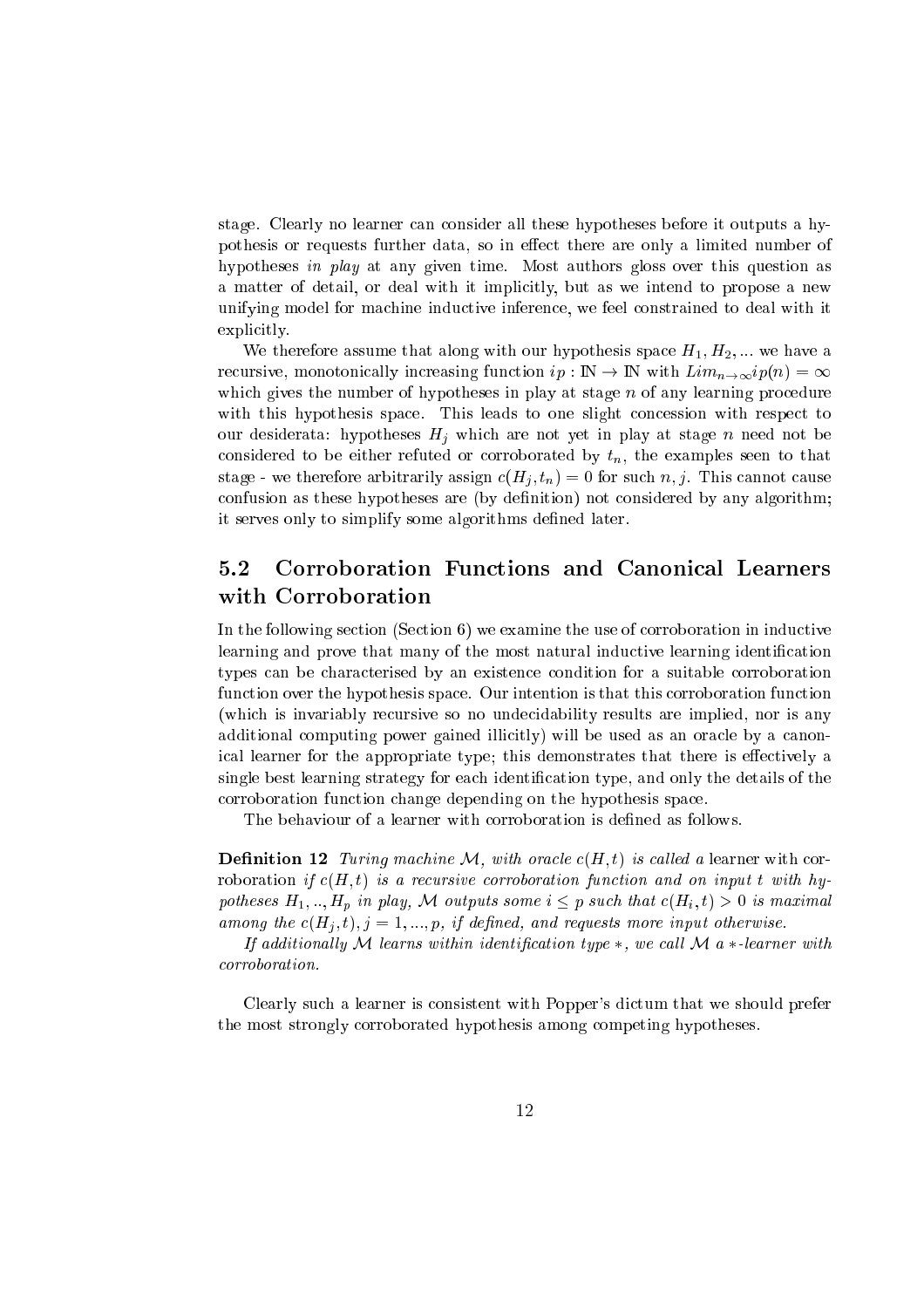### Characterising TXT-Identification Types in 6 Learning with Corroboration

In this section we are concerned only with learning from text, and often abbreviate the names of identification types by dropping the  $-TXT$ .

#### $6.1$ BC- and LIM-learning

**Definition 13** A corroboration function c over  $\mathcal L$  is called cycling iff

 $(\forall H \in \mathcal{L})(\forall t \in Tx t(H))(\exists n)(\exists D \subseteq \mathbb{N})[(\forall i \in D)H_i = H \land$  $(\forall m \geq n)(\exists i \in D)(\forall i)[c(H_i, t_m) > c(H_i, t_m) \vee [c(H_i, t_m) \not\lt c(H_i, t_m) \wedge i \leq j]]]$ 

**Theorem 1**  $C \in BC$ -TXT iff there exists  $\mathcal{L} \in Index(C)$  such that there is a recursive cycling corroboration function c over  $\mathcal{L}$ .

### Proof

 $(\Leftarrow)$ 

We define a learner M which uses such a recursive cycling c to BC-learn any  $H\in\mathcal{L}.$ 

Let t be a text for  $H \in \mathcal{L}$ . Let the hypotheses in play at stage m be  $H_1, ..., H_p$ . At the mth stage (i.e. on input  $t_m$ ) M behaves as follows.

 $\mathcal{M}(t_m)$  =  $min(Best_m)$  if defined<br>requests more input otherwise

where

 $\text{Best}_m = \{i \mid i \leq p \land c(H_i, t_m) > 0 \land (\forall j \leq p) c(H_i, t_m) \nless c(H_i, t_m)\}\$ 

M is recursive: M recursively computes  $c(H_i, t_m)$  for  $i = 1, ..., p$  and forms the finite set of those *i* for which  $c(H_i, t_m) > 0$  is maximal under the recursive relation  $\leq$ . M now outputs the minimum such i, unless the set is empty, in which case it requests more input.

On presentation of a text for  $H \in \mathcal{C}$  there exists a stage n after which M always *outputs an C-index for H*: let t be a text for H. By assumption, c is a cycling corroboration function, so there exists a set D such that  $(\forall i \in D)H_i = H$  and a stage *n* such that  $(\forall m \geq n) min(Best_m) \in D$ . The result follows from the definition of M.

 $(\Rightarrow)$ 

Suppose M is an inductive learning machine which BC-learns C w.r.t.  $\mathcal{L} =$  $H_1, H_2, \dots$  and let t be a text. We define a recursive c which produces values (for degree of corroboration) ranging over  $\mathbb{N} \cup \{-1\}$ . Let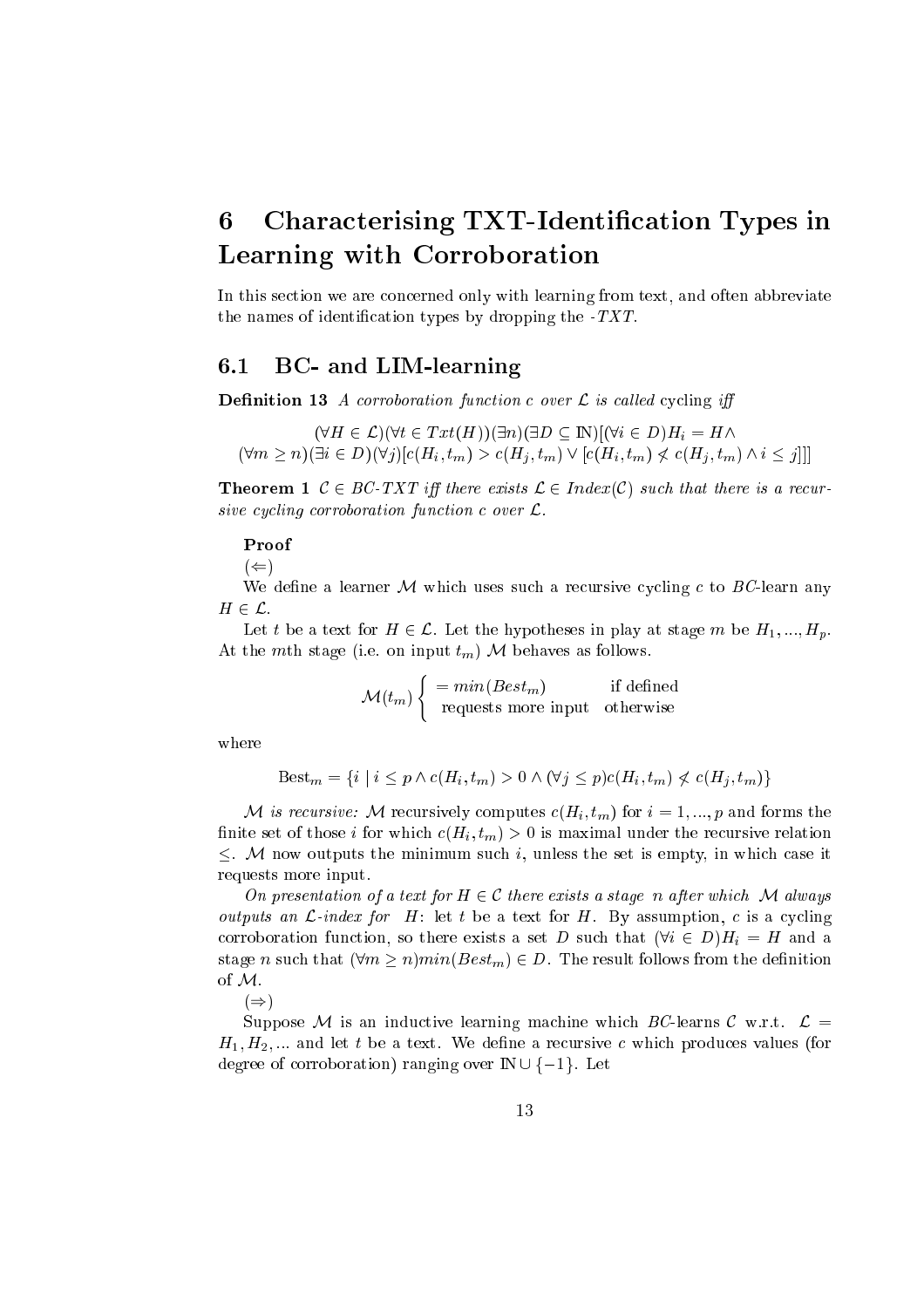$$
c(H_i, t_m) = \begin{cases} -1 & \text{if } t_m \text{ refutes } H_i \\ \left| t_m \right| + 1 & \text{if } \mathcal{M}(t_m) = i \\ \left| t_m \right| & \text{otherwise} \end{cases}
$$

c is recursive: it is decidable for any i whether  $t_m$  refutes  $H_i$ , and by assumption  $M$  is a Turing machine which always outputs a hypothesis or requests further input. c is a cycling corroboration function over  $\mathcal{L}$ : let t be a text for  $H \in \mathcal{C}$ . By assumption that for a set  $\alpha$  such D such that for all  $\alpha$  such that  $\alpha$  and  $\alpha$ a stage <sup>n</sup> su
h that for all <sup>m</sup> <sup>n</sup> our learner <sup>M</sup> outputs an index <sup>i</sup> su
h that  $i \in D$ . Therefore at all stages  $m \geq n$  there always exists an  $i \in D$  such that  $c(H_i, t_m) > c(H_i, t_m)$  for all  $j \neq i$ , which satisfies the requirements of Definition 13.  $\Box$ 

**Corollary 1** If  $C \in BC$ -TXT then there exists  $\mathcal{L} \in Index(C)$  and a recursive cycling  $corroboration\ function\ c\ over\ \mathcal{L}\ with\ the\ property\ that$ 

> $(\forall H \in \mathcal{L})(\forall t \in Txt(H))(\exists n)(\exists D \subseteq \mathbb{N})[(\forall i \in D)H_i = H \wedge$  $(\forall m \geq n)(\exists i \in D)(\forall j \neq i)c(H_i, t_m) > c(H_i, t_m)$

Proof

Immediate from proof of Theorem <sup>1</sup> ()).  $\Box$ 

Corollary 2 There is a canonical BC-learner with corroboration which will learn any  $C \in BC$ -TXT w.r.t. any  $\mathcal{L} \in Index(\mathcal{C})$  using any recursive cycling corroboration function  $c$  over  $\mathcal L$  as an oracle.

#### Proof

Immediate from the ( dire
tion of the proof of Theorem <sup>1</sup> as the denition of  $M$  does not depend on  $C$  except via  $c$ .

 $\Box$ 

**Definition 14** A corroboration function c over  $\mathcal{L}$  is called limiting iff

$$
(\forall H \in \mathcal{L})(\forall t \in T \, xt(H))(\exists i)[H_i = H \land (\exists n)(\forall m \ge n)(\forall j)[c(H_i, t_m) > c(H_j, t_m) \lor [c(H_i, t_m) \not\le c(H_j, t_m) \land i \le j]]]
$$

Clearly <sup>a</sup> limiting orroboration fun
tion is also <sup>a</sup> y
ling orroboration fun
tion  $\cdots$   $\cdots$   $\cdots$   $\cdots$   $\cdots$ 

**Theorem 2**  $C \in \text{LIM-TXT}$  iff there exists  $\mathcal{L} \in \text{Index}(\mathcal{C})$  such that there is a recursive limiting corroboration function c over L.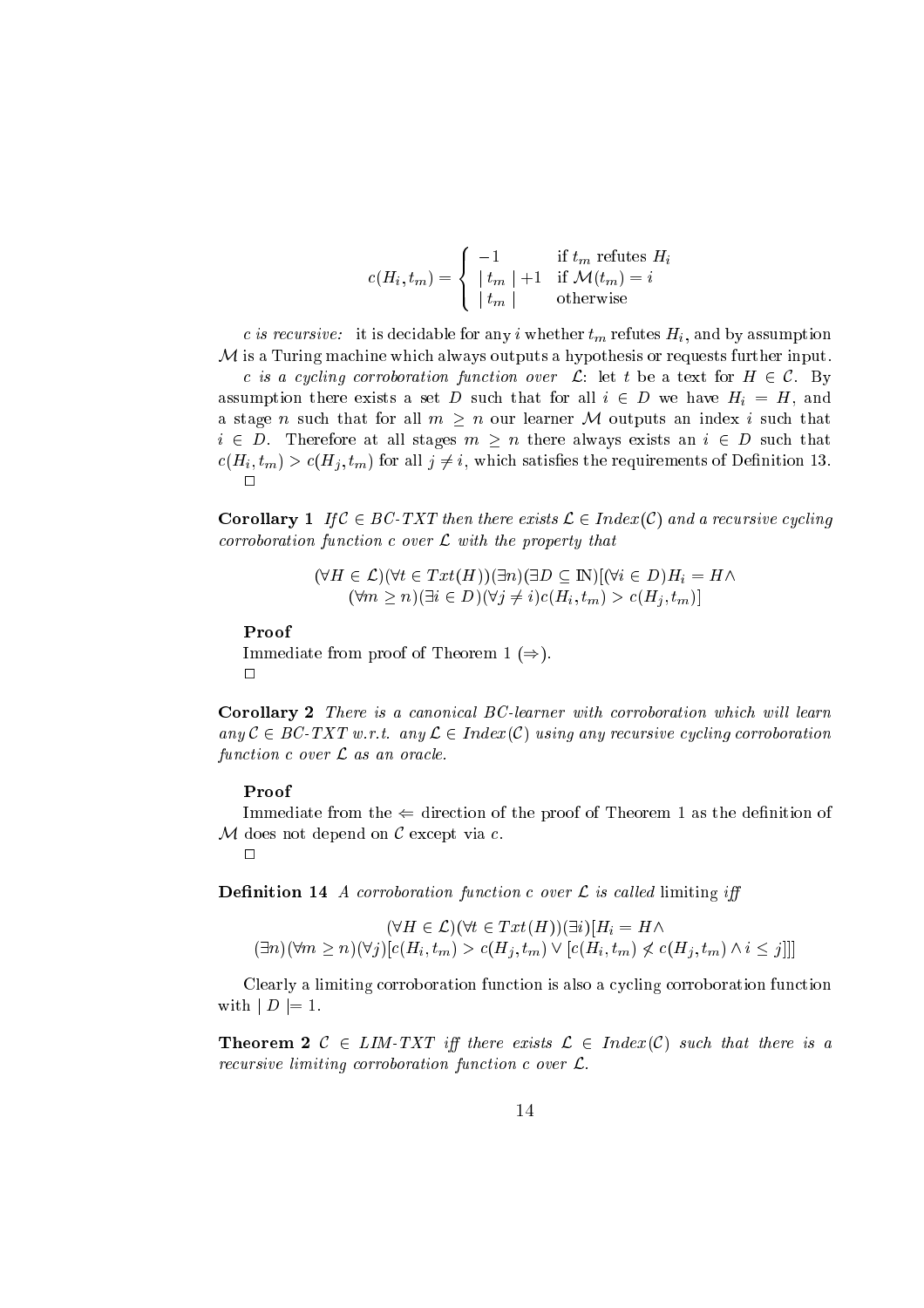### Proof

 $(\Leftarrow)$ 

We define a learner  $M$  which uses such a recursive limiting c to LIM-learn any  $H \in \mathcal{L}$ .

Let t be a text. Let the hypotheses in play at stage m be  $H_1, ..., H_p$ . At the mth stage (i.e. on input  $t_m$ ) M behaves as follows.

$$
\mathcal{M}(t_m) \begin{cases} = min(Best_m) & \text{if defined} \\ \text{ requests more input} & \text{otherwise} \end{cases}
$$

where

$$
\text{Best}_{m} = \{i \mid i \leq p \land c(H_i, t_m) > 0 \land (\forall j \leq p) c(H_i, t_m) \nless c(H_j, t_m)\}
$$

( ) is respectively to the second respectively the internal  $\sim$  (  $\sim$  ) for  $\sim$   $\sim$  1;  $\sim$  1; p and for internal the finite set of those *i* for which  $c(H_i, t_m)$  is maximal under the recursive relation  $\leq$ . M now outputs the minimum such i, unless the set is empty, in which case it requests more input.

On presentation of <sup>a</sup> text <sup>t</sup> for H, <sup>M</sup> onverges to some <sup>j</sup> su
h that Hj <sup>=</sup> H: fix  $t$ , an arbitrary text for  $H$ . Let  $n$  be that stage defined in Definition 14. Now there is some j with  $H_i = H$  such that at stage n and all subsequent stages m M will output j because  $j = min(Best_m)$  by assumption that c is a limiting corroboration function and the definition of  $M$ .

 $(\Rightarrow)$ 

Suppose M is an inductive learning machine which  $LIM$ -learns C w.r.t.  $\mathcal{L}$ . We  $\alpha$  define a recursive c which produces values (for degree of corroboration) ranging over  $\mathbb{N} \cup \{-1\}$ . Let

$$
c(H_j, t_m) = \begin{cases} -1 & \text{if } t_m \text{ refutes } H_j \\ \left| t_m \right| + 1 & \text{if } \mathcal{M}(t_m) = j \\ \left| t_m \right| & \text{otherwise} \end{cases}
$$

c is recursive: it is decidable for any j, whether  $t_m$  refutes  $H_i$ , and by assumption  $M$  is an IIM.

c is a limiting corroboration function over  $\mathcal{L}$ : let t be any text for  $H \in \mathcal{C}$ . By assumption there exists an index j such that  $H_j = H$  and a stage n after which M always outputs j. Therefore at all stages  $m \geq n$  we have  $c(H_i, t_m) > c(H_k, t_m)$  for all  $k \neq j$ , which satisfies the requirements of Definition 14.  $\Box$ 

**Corollary 3** If  $C \in \text{LIM-TXT}$  then there exists  $\mathcal{L} \in \text{Index}(C)$  such that there is a rection tion tion of the property interest and the property property that the property of the property of the

$$
(\forall H \in \mathcal{L})(\forall t \in Tx(t(H))(\exists i)[H_i = H \land (\exists n)(\forall m \ge n)(\forall j \ne i)c(H_i, t_m) > c(H_j, t_m)]
$$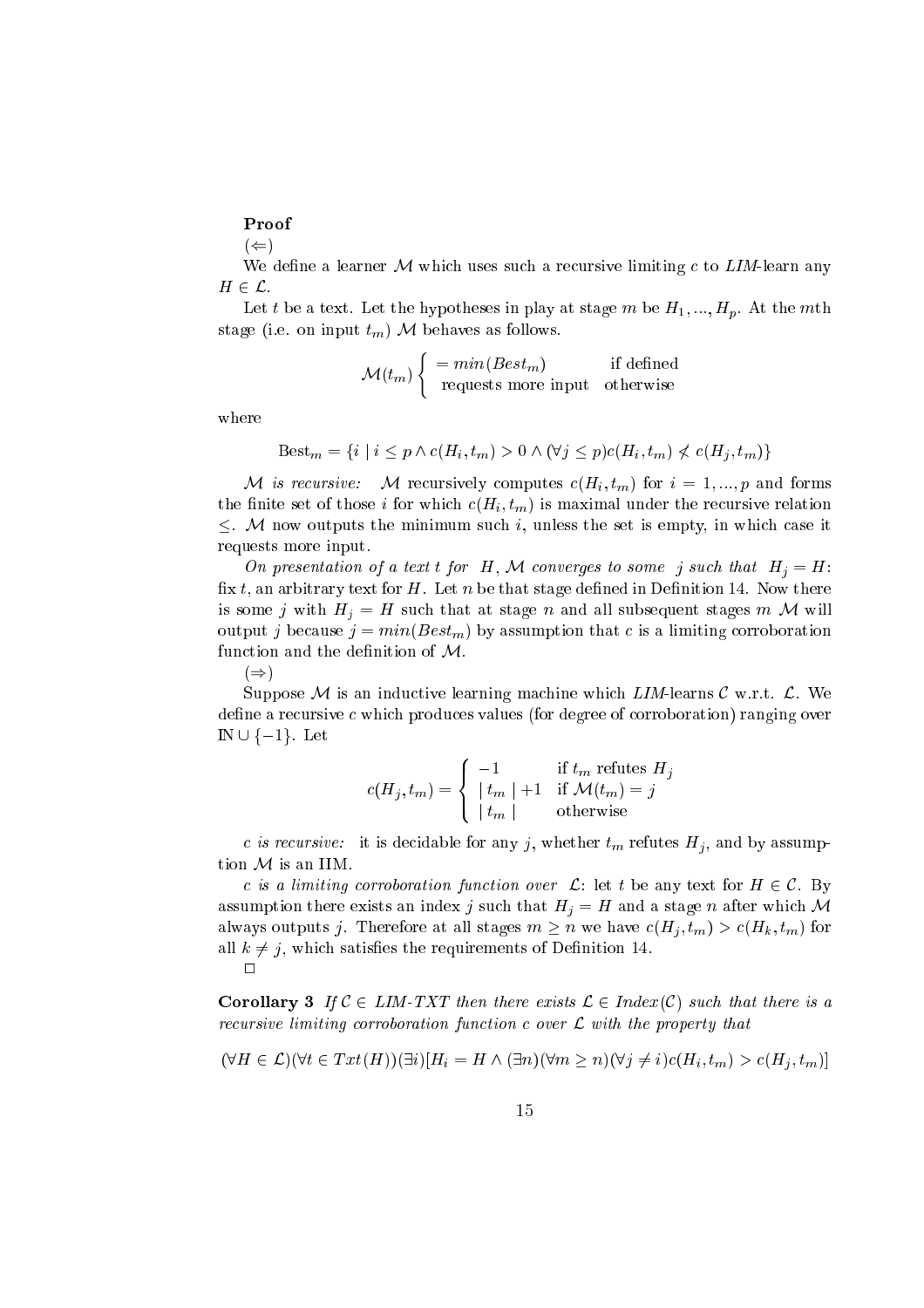Immediate from proof of Theorem <sup>2</sup> ()).  $\Box$ 

Corollary 4 There is a canonical LIM-learner with corroboration which will learn any C 2 <del>Limiting and any any L 2</del> index(C) using any resort control to the state ration fun
tion over <sup>L</sup> as an ora
le.

#### Proof

Immediate from the ( dire
tion of the proof of Theorem <sup>2</sup> as the denition of  $M$  does not depend on  $C$  except via  $c$ .

 $\Box$ 

**Corollary 5** There is a canonical  $(LIM \cup BC)$ -learner with corroboration which will BC-learn any <sup>C</sup> <sup>2</sup> BC-TXT w.r.t. any <sup>L</sup> <sup>2</sup> Index(C) using any re
ursive y
ling orroboration function and will me and will meet with the complete state and any  $\mathcal{L} = \mathcal{L}$ orritor any  $\alpha$  corresponding any respective correction function function function function function  $\mathcal{L}$  as an oracle.

#### Proof

Our approa
h of learning with orroboration allows us to prove the known result (it appears to be a 'folk theorem') that  $BC-TXT = LIM-TXT$  as follows.

Theorem 3  $BC-TXT = LIM-TXT$ 

### $Proof$

That LIM-TXT BC-TXT is obvious from the denitions.

which are the company learns that  $\mathcal{M}$  which is a constructed with the permits the company of the company tion of a learner  $\mathcal{M}$  which  $LIM$ -learns C w.r.t.  $\mathcal{L}$ . Our proof method is to build  $\mathcal{M}$  to copy  $\mathcal{M}$  until, by enumerating longer and longer initial segments of the characteristic functions for  $H$ , the hypothesis of  $\mathcal{M},$  and  $H$  , the hypothesis of  $\mathcal{M}$  , we have proof that  $M$  has 'really' changed its hypothesis, instead of just switching to another hypothesis des
ribing the same language.

 $\blacksquare$  denote the understanding the unit of  $\blacksquare$  of a learner  $\blacksquare$  . The state of a learner matrix  $\blacksquare$ the length of the longest sequen
e of stages ending in <sup>n</sup> at whi
h the learner output the same hypothesis.

we define  $\mathcal{M}$  and c using mutual recursion as follows.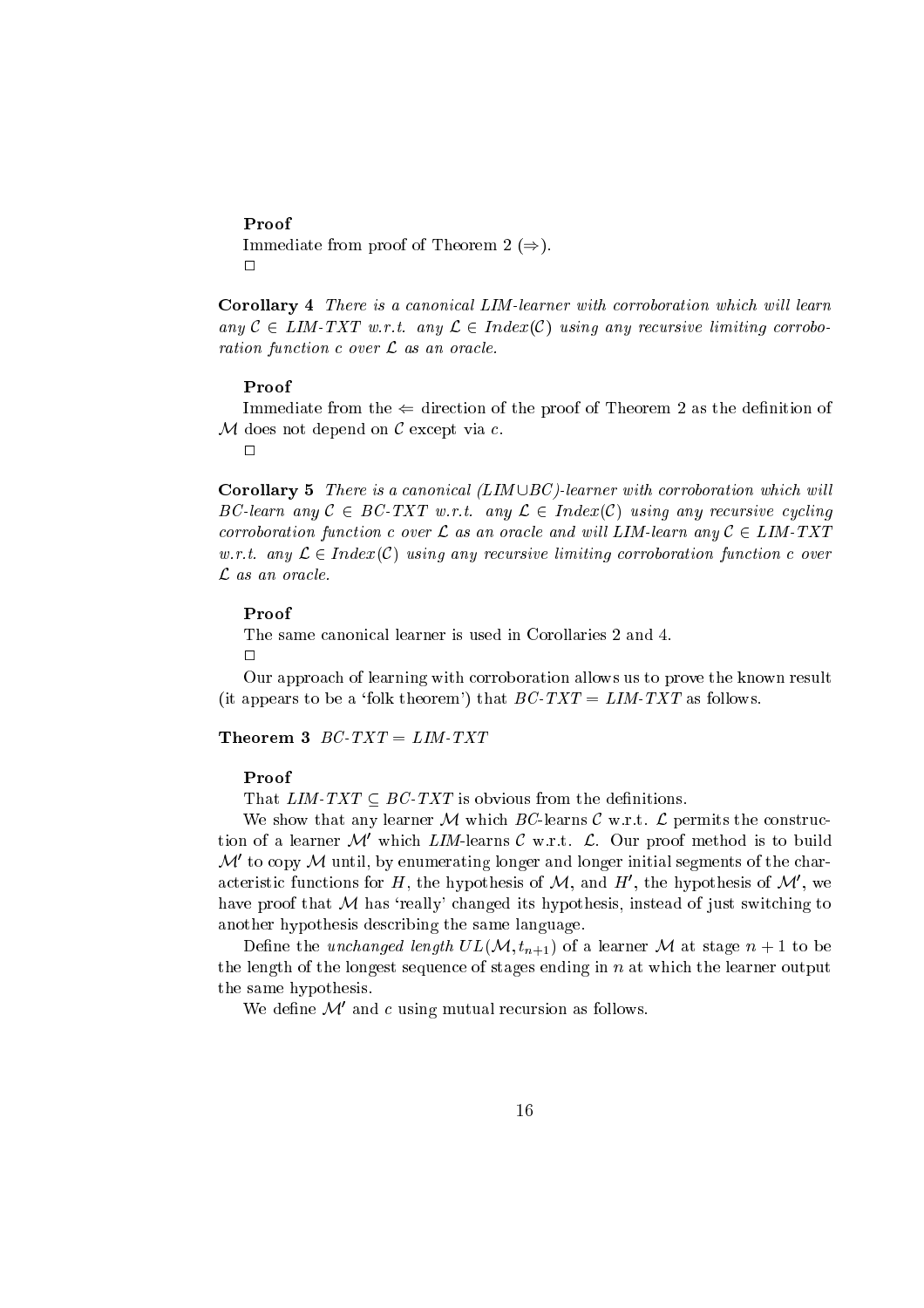$$
c(H_i, t_{m+1}) = \begin{cases}\n-1 & \text{if } t_{m+1} \text{ reflects } H_i \\
\mid t_{m+1} \mid +1 & \text{if } [\mathcal{M}'(t_m) \text{ is undefined } \vee \\
( \exists j : 0 \leq j \leq UL(\mathcal{M}', t_{m+1})) H_{\mathcal{M}'(t_m)}(j) \neq H_{\mathcal{M}(t_{m+1})}(j)] \\
\mid t_{m+1} \mid +1 & \text{if } \mathcal{M}'(t_m) = i \wedge \\
( \forall j : 0 \leq j \leq UL(\mathcal{M}', t_{m+1})) H_{\mathcal{M}'(t_m)}(j) = H_{\mathcal{M}(t_{m+1})}(j) \\
\mid t_{m+1} \mid & \text{otherwise}\n\end{cases}
$$

The se
ond and third ases above are mutually ex
lusive in the sense that at most one of these ases will apply to at most one <sup>i</sup> at any stage. They have been separated for clarity as they represent the cases where  $\mathcal{M}(t_m)$  is defined and  $\mathcal{M}(t_{m+1})$  does not/does equal  $\mathcal{M}(t_m)$ , respectively.

we denne ve in the familiar way:

$$
\mathcal{M}'(t_m) \begin{cases} = min(Best_m) & \text{if defined} \\ \text{ requests more input} & \text{otherwise} \end{cases}
$$

where

$$
Best_m = \{ i \mid i \le p \land c(H_i, t_m) > 0 \land (\forall j \le p) c(H_i, t_m) \nless c(H_j, t_m) \}
$$

Clearly c and M are recursive. It is easily checked that if M BC-learns  $\mathcal L$  then c is a limiting corroboration function over  $\mathcal L$  and consequently by Theorem 2  $\mathcal M'$  $LIM$ -learns  $\mathcal{L}$ , as required.

 $\Box$ 

#### 6.2Set-driven learning

when the philosophie philosophie is seen of the philosophie of the seed of learning, it seems are in lear that the order in whi
h examples are presented to the learner, or the number of times the same example is repeated, has no signi
an
e. This leads us to the following denition.

**Definition 15** A corroboration function c over  $\mathcal{L} = H_1, H_2, ...$  is called natural if on all texts t, u, for all  $m, n$  we have

$$
t_m^+ = u_n^+ \Rightarrow (\forall i)c(H_i, t_m) = c(H_i, u_n)
$$

It might be ob je
ted that orroboration fun
tions la
king the naturalness property should be disallowed. However, they are no more unnatural than non-set-driven learners (it is known [LZ94] that s-LIM-TXT  $\subset$  LIM-TXT).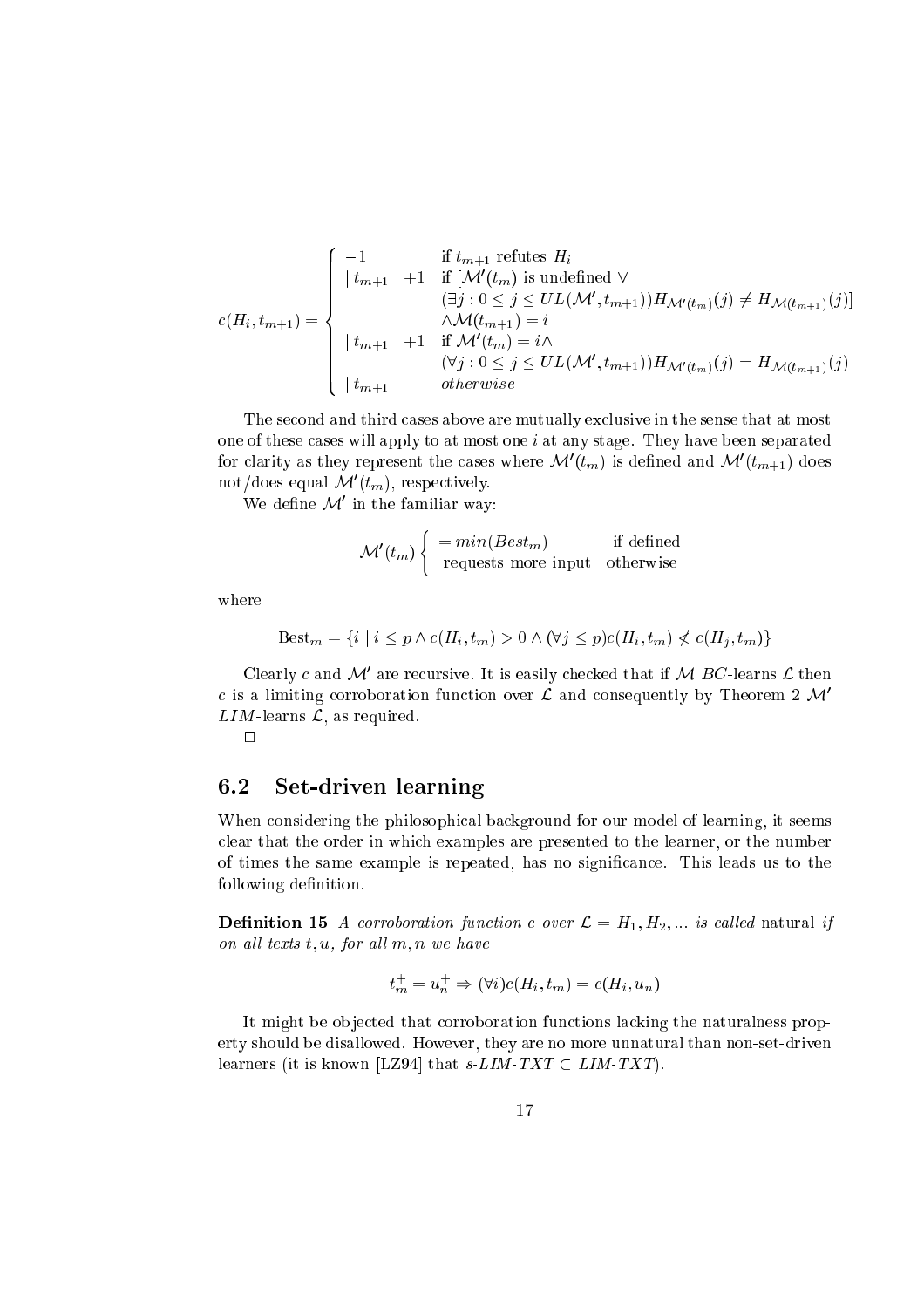**Theorem 4**  $C \in s\text{-}LIM-TXT$  iff there exists  $C \in Index(C)$  such that there exists a recursive natural limiting corroboration function c over L.

#### Proof

 $(\Leftarrow)$ 

Let be <sup>a</sup> re
ursive natural limiting orroboration fun
tion over L. Let <sup>M</sup> be the learner from the ( proof of Theorem 2, in whi
h it has already been shown that M LIM-learns  $\mathcal L$ . We show that M is set-driven as follows. Let  $u, t$  be texts and let Best  $\mu$  and Best  $\mu$  and Best under similar similarly to  $\mu$  contains  $\mu$  and  $\mu$  proof of Theorem  $\mathcal{L}$ 

$$
t_m^+ = u_n^+ \Rightarrow Best_{t,m} = Best_{u,n}
$$

and so  $t_m = u_n \Rightarrow \mathcal{M}(t_m) = \mathcal{M}(u_n)$  and  $\mathcal{L} \in s\text{-}LIM\text{-}LAL$  as required.  $(\Rightarrow)$ 

Let <sup>C</sup> <sup>2</sup> s-LIM-TXT via set-driven learner <sup>M</sup> working w.r.t. L. Let be the

$$
c(H_j, t_m) = \begin{cases} -1 & \text{if } t_m \text{ relates } H_j \\ \left| t_m^+ \right| + 1 & \text{if } \mathcal{M}(t_m) = j \\ \left| t_m^+ \right| & \text{otherwise} \end{cases}
$$

Now fet t, u be texts and suppose  $\iota_m = u_n$  for some  $m, n$ . Now clearly we have  $(\forall i) c(H_i, t_m) = c(H_i, u_n)$  as required.

Corollary 6 There is a canonical s-LIM-learner with corroboration which will learn any  $C \in s\text{-}LIM\text{-}TXT$  w.r.t. any  $\mathcal{L} \in Index(C)$  using any recursive natural limiting  $corroboration function c over \mathcal{L}$  as an oracle.

#### Proof

Immediate from the ( dire
tion of the proof of Theorem <sup>4</sup> as the denition of  $M$  does not depend on  $C$  except via  $c$ .

 $\Box$ 

#### 6.3 Conservative and Strong Monotoni learning

**Definition to** A corroboration function  $c: L \times (2) \rightarrow S$  over L is called attaining if

$$
(\forall H \in \mathcal{L})(\forall t \in Txt(H))[(\exists j)(\exists n)[H_j = H \land c(H_j, t_n) \in c'(H_j)] \land (\forall i)(\forall m)[c(H_i, t_m) \in c'(H_i) \Rightarrow (\forall H' \in \mathcal{L})[t_m \text{ refutes } H' \lor H_i \not\supset H']]]
$$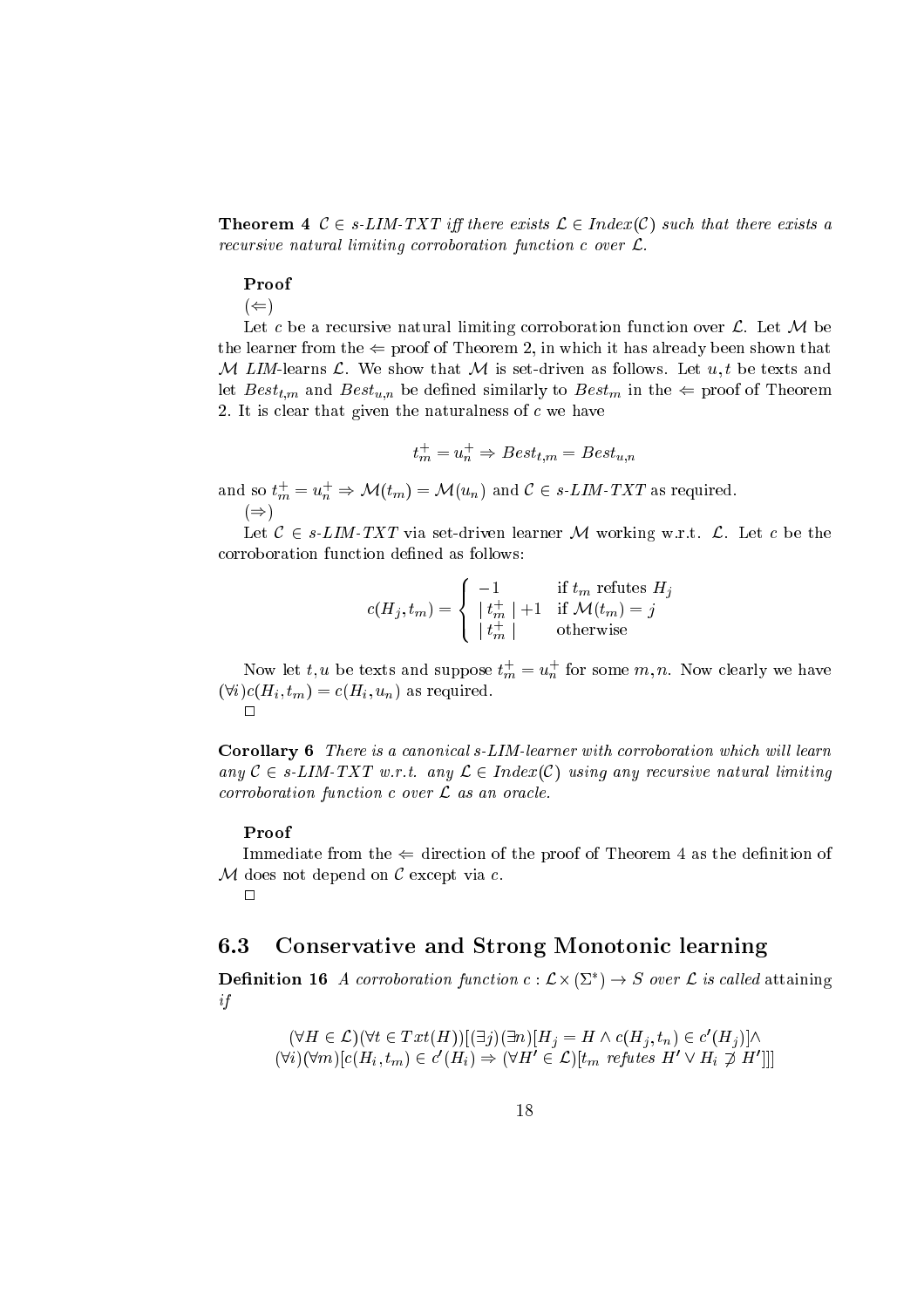$$
c'(H_i) = \{c(H_j) \mid H_j = H_i \land (\forall k)[c(H_k) > c(H_j) \Rightarrow H_k \neq H_i]\}
$$

c is a recursive attaining corroboration function if *both* c and  $c_f$ : $L \times S \rightarrow \{0, 1\}$ <sup>f</sup> dened by

$$
c'_{f}(H_i, s) = \begin{cases} 1 & if s \in c'(H_i) \\ 0 & otherwise \end{cases}
$$

Note that  $c(H_i, t_m) \in c(H_i)$  implies  $c(H_i, t_m) = c(H_i)$  and that  $c(H, \theta) = 0$ implies  $(\forall s \in c \mid H)$  is  $\geq 0$ .

**Theorem 5**  $C \in CONSERV-TXT$  iff there exists  $\mathcal{L} \in Index(C)$  such that there exists <sup>a</sup> re
ursive attaining orroboration fun
tion over L.

#### Proof

 $\cdots$ 

Let (H; t) be <sup>a</sup> re
ursive, attaining orroboration fun
tion over L. We dene <sup>a</sup> CONSERV-learner <sup>M</sup> on text <sup>t</sup> as follows.

$$
\mathcal{M}(t_m) \left\{\begin{array}{ll}\n=\mathcal{M}(t_{m-1}) & \text{if defined and } (t_m \text{ does not refine } \mathcal{M}(t_{m-1}) \\
\text{or } Best_m \text{ is undefined}) \\
= min(Best_m) & \text{if defined and } (t_m \text{ refutes } \mathcal{M}(t_{m-1}) \\
\text{or } \mathcal{M}(t_{m-1}) \text{ is undefined}) \\
\text{requests more input} & \text{otherwise}\n\end{array}\right.
$$

$$
Best_m = \{ i \mid i \leq p \land c(H_i, t_m) \in c'(H_i) \land (\forall j \leq p) c(H_j, t_m) \not\geq c(H_i, t_m) \}
$$

where H1;  $:$  the hypotheses in play at state measurement in play at state  $\rho$  and  $\rho$ 

, it is respectively to see that the set of the set  $\alpha$  respectively. It is a respective set as its seed position tation involves only inhitely many computations of  $c(\boldsymbol{\varPi}_i, \iota_m)$  and  $c_f(\boldsymbol{\varPi}_i, c(\boldsymbol{\varPi}_i, \iota_m))$ , both of whi
h are re
ursive by assumption. The result follows.

 $\mathbf{F} = \mathbf{F} \mathbf{F} + \mathbf{F} \mathbf{B} \mathbf{F} + \mathbf{F} \mathbf{F} + \mathbf{F} \mathbf{B} \mathbf{F} + \mathbf{F} \mathbf{F} + \mathbf{F} \mathbf{B} \mathbf{F} + \mathbf{F} \mathbf{F} + \mathbf{F} \mathbf{B} \mathbf{F} + \mathbf{F} \mathbf{F} + \mathbf{F} \mathbf{F} + \mathbf{F} \mathbf{F} + \mathbf{F} \mathbf{F} + \mathbf{F} \mathbf{F} + \mathbf{F} \mathbf{F} + \mathbf{F} \$  $H_{\mathcal{M}(t_m)}$ : immediate from the definition of M.

On any text <sup>t</sup> for <sup>H</sup> <sup>2</sup> L, <sup>M</sup> onverges to some <sup>j</sup> with Hj <sup>=</sup> H: let <sup>j</sup> be that moex of H (from Definition 10) for which  $(\exists n) c(H_i, t_n) \in c(H_i)$  (and so  $(\forall m \geq n) c(H_i, t_m) \in C(H_i)).$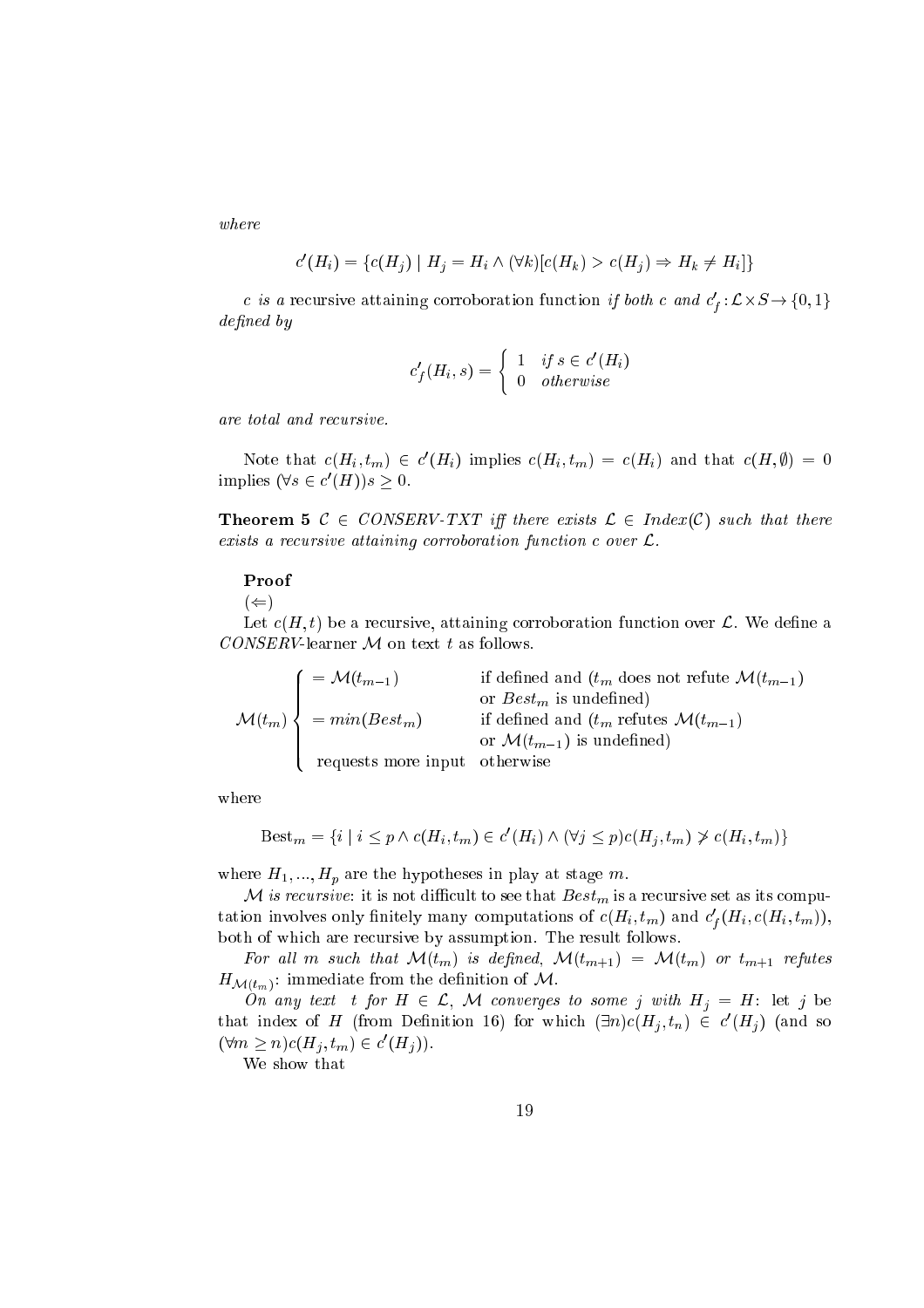$$
(\forall k < j)[H_k = H_j = H \lor (\exists m' \ge m)(\forall n \ge m')c(H_k, t_n) \notin c'(H_k)]
$$

 $S$ uppose  $k \rightarrow j$ , H<sub>k</sub>  $j = 1$  and H<sub>k</sub> is never refuted by the H<sub>k</sub> is refuted by the  $m$  $c(H_k, t_{m'}) = -1 < c(H_j, t_{m'})$  and we are done). Now  $(\forall n) t_n \subseteq H_j \subseteq H_k$  so by Definition to we cannot have  $c(\pi_k, \iota_n) \in c(\pi_k)$ , and we are done.

Finally we show that

$$
(\exists n \geq m')\mathcal{M}(t_n) = j \vee (\forall n \geq m')[\mathcal{M}(t_n) = \mathcal{M}(t_{m'}) \wedge H_{\mathcal{M}(t_{m'})} = H]
$$

 $\mathcal{S}$ uppose  $\mathcal{S}$  (the  $\mathcal{S}$  )  $\mathcal{S}$  and  $\mathcal{S}$  = Henrich decay is a refuted by the solution by the solution by the solution by the solution of  $\mathcal{S}$  $\sim$  , the demitter of  $\mathcal{M}$  we are done. If  $\mathcal{M}(\mathcal{M}) = \cup_{i=1}^n \cup \{1, 2, \ldots, n\}$  , we are defined in  $k \leq j$  with  $H_k = H$  from above, so again we are done. The only remaining case is when  $\mathcal{M}(t_{m'}) = \kappa$  and  $H_k \neq H$ . Then at some stage  $n \leq m$  we have  $c(H_k, t_n) \in c(H_k)$  by the definition of M, so  $H_k \nsubseteq H_j$  by Definition 16. Now because t is a text for  $\pi$ , at some stage  $n > m$  we will have  $t_n$  refutes  $\pi_k$ , and  $\sum_{i=1}^n k_i$  is  $\sum_{i=1}^n k_i$  in  $\sum_{i=1}^n k_i$  in as before so  $\sum_{i=1}^n N(\{v_{n,i}\})$  in the all cases  $\sum_{i=1}^n k_i$ onverges on the total converges on the total converges on the total converges on the total converges on the to

 $\cdots$ 

Let <sup>M</sup> be <sup>a</sup> learner that learns <sup>C</sup> onservatively w.r.t. L. We dene <sup>a</sup> re
ursive attaining corroboration function  $c: L \times (Z \to \to \{ -1, 0, 1 \}$  with  $c$  ( $\pi$  )  $=$   $\{1\}$  as follows.

> $\mathbf{A}$  ,  $\mathbf{B}$  ,  $\mathbf{B}$  ,  $\mathbf{B}$  ,  $\mathbf{B}$ - - $\blacksquare$ >: 1 if tn refutes Hi 1 if the does not refute Himsels in does not refute Himsels in the interval  $\mu$  multiple Himsels in the interval of the interval  $\mu$

 $c(H, t)$  is recursive: follows immediately from the recursiveness of M and the de is a contract of whether the filling of the contract of the second state of the second state of the second s

we now prove the two properties networks, is prove the three contracting to prove ration fun
tion (Denition 16). Fix <sup>H</sup> <sup>2</sup> <sup>C</sup> and <sup>t</sup> <sup>2</sup> T xt(H).

(i) (9j)(9n)[Hj <sup>=</sup> <sup>H</sup> ^ (Hj ; tn) <sup>=</sup> 1℄: by assumption there exists some <sup>j</sup> with  $H_j = H$  and  $(\exists n)(\forall m \ge n) \mathcal{M}(t_m) = j$ . Then by definition of  $c(H, t)$ , we have  $c(n_i, t_n) = 1$  as required. This also suffices to prove that  $(vi)c(n_i) = 1$  and so  $c_{\,\ell}$  is total and recursive.

 $(u)$   $(\forall i)(\forall n)[c(H_i,t_n)] \in c(H_i) \Rightarrow (\forall H \in \mathcal{L})[t_n]$  refutes  $H \vee H_i \not\supseteq H$  ||: let  $c(H_i, t_n) = 1$ . Then by definition of  $c(H, t)$  we have that  $\mathcal{M}(t_n) = i$ . By assumption M CONSERV-learns C w.r.t. L, so there is no j with  $\iota_n \subseteq H_i \subset H_i$  because if there were then we would be able to extend  $\iota_n$  to a text  $\iota$  for  $\boldsymbol{\Pi}_j$  and  $\mathcal{M}$  would fail to  $\epsilon$ *Olv* $\delta$ *ERV*-learn  $\pi_i$  on  $\iota$ , a contradiction.

 $c(H,t)$  is an attaining corroboration function over  $\mathcal{L}$ : immediate from (i), (ii) above.

 $\Box$ 

 $\mathbf{r}$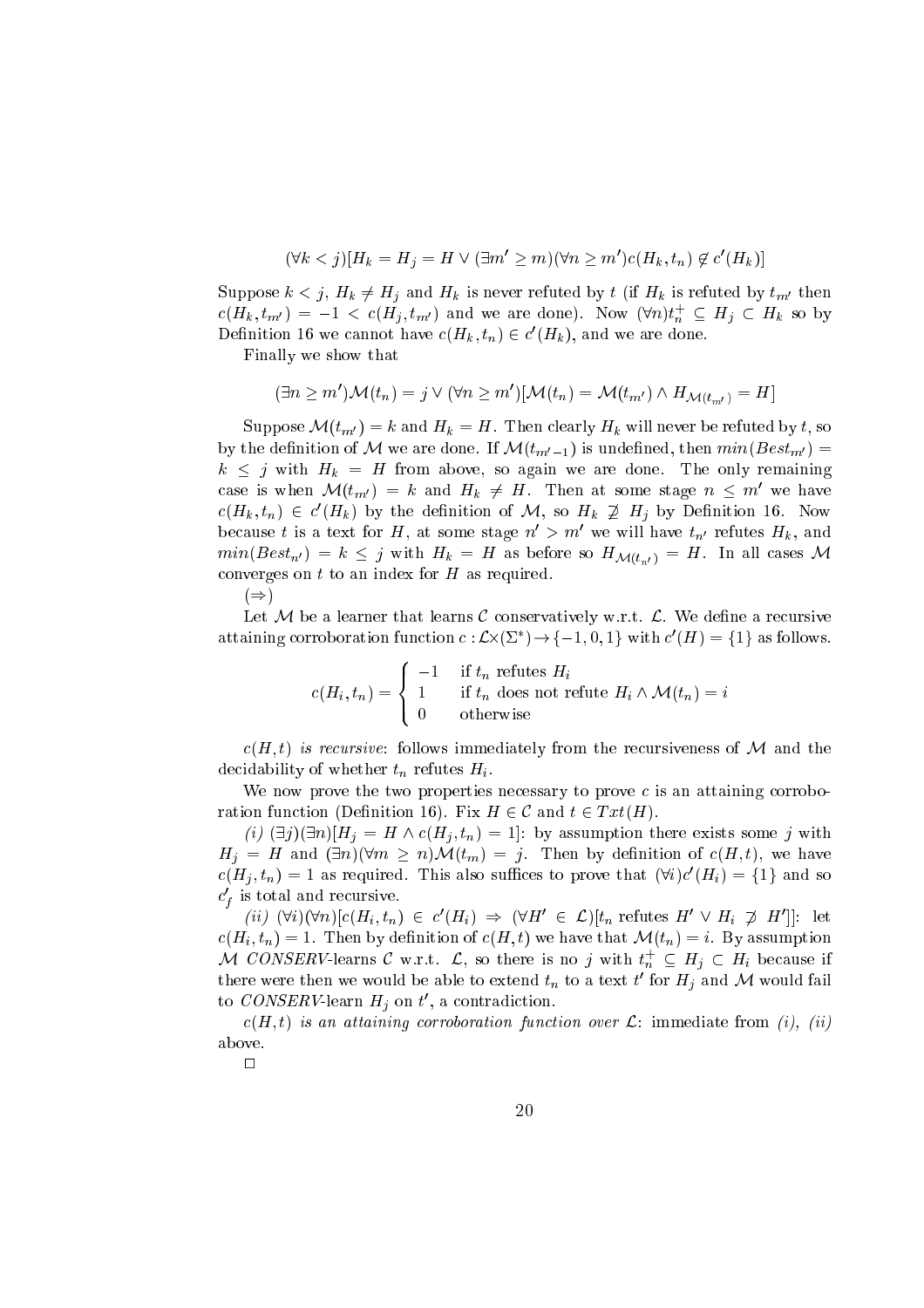Corollary 7 There is a canonical CONSERV-learner with corroboration which will learn any  $C \in CONSERV-TXT$  w.r.t. any  $\mathcal{L} \in Index(C)$  using as an oracle any recursive attaining corroboration function c over L.

### Proof

Immediate from the ( dire
tion of the proof of Theorem <sup>5</sup> as the denition of  $\mathcal M$  does not depend on  $\mathcal C$  except via  $c$  and  $c$  .  $\Box$ 

**Definition 17** A corroboration function  $c(H,t)$  over  $\mathcal{L} = H_1, H_2, ...$  is called strict if

$$
(\forall H_i \in \mathcal{L})(\forall t \in Tx t(H_i))(\forall n)[c(H_i, t_n) \in c'(H_i) \Rightarrow (\forall H_j \supseteq t_n^+)H_j \supseteq H_i]
$$

where

$$
c'(H) = \{c(H_i) \mid H_i = H \land (\forall j)[c(H_i) > c(H_i) \Rightarrow H_i \neq H]\}
$$

c is canea a recursive strict corroboration function if both c and  $c_f$ :  $L \times S \rightarrow \{0, 1\}$  $defined\ by$ 

$$
c'_{f}(H_i, s) = \begin{cases} 1 & if s \in c'(H_i) \\ 0 & otherwise \end{cases}
$$

are total and recursive.

**Theorem 6**  $C \in SMON-TXT$  iff there exists  $\mathcal{L} \in Index(C)$  such that there exists a recursive strict attaining corroboration function  $c$  over  $\mathcal{L}$ .

#### Proof

 $\mathcal{L}$  ,  $\mathcal{L}$  are such that the substitution over  $\mathcal{L}$  . We define the substitution of  $\mathcal{L}$ 

$$
\mathcal{M}(t_m) \left\{ \begin{array}{ll} = \mathcal{M}(t_{m-1}) & \text{if defined and } (t_m \text{ does not refine } H_{\mathcal{M}(t_{m-1})}) \\ & \vee Best_m \text{ is undefined} \\ = min(Best_m) & \text{if defined and } (t_m \text{ refutes } \mathcal{M}(t_{m-1}) \\ & \text{or } \mathcal{M}(t_{m-1}) \text{ is undefined} \end{array} \right.
$$

 $\cdots$  where  $\cdots$ 

$$
Best_m = \{ i \mid i \le p \land c(H_i, t_m) \in c'(H_i) \land (\forall j \le p) c(H_j, t_m) \not\ge c(H_i, t_m) \}
$$

where H1;  $:$  the hypotheses in play at state measurement in play at state  $\rho$  and  $\rho$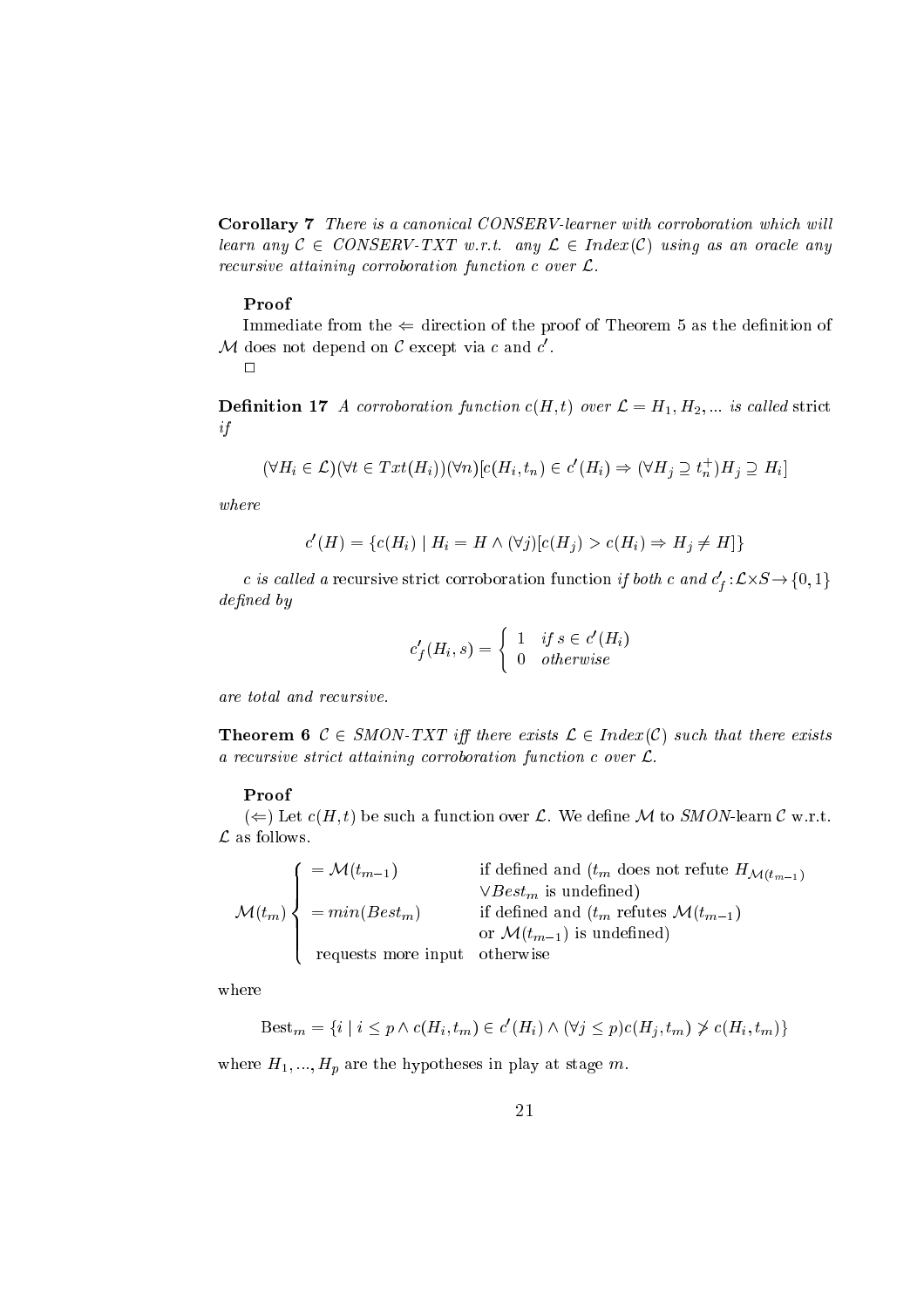where the contract computations  $\mu$  contracts to contract the contract of  $\alpha$  (  $\mu$  ;  $\mu$  ) and the  $c_f(n_i, c(n_i, \iota_m))$  are needed on input  $\iota_m$ .

For all stages means when  $\bullet$  (single stages) is defined for  $\bullet$   $\bullet$   $\bullet$   $\bullet$  $\mathcal{M}(t_m) = i$ . Then in particular  $t_m$  refutes all  $H_j$  such that  $H_j \not\supseteq H_i$ , because c is strikt avonet van dypertuur refuted het met de futes remains  $\mathcal{A}(\cdot|t)$  is just the Hill  $\mathcal{A}(\cdot|t)$ Finally it is lear from the denition of <sup>M</sup> that M(tm+1) is dened.

on any text t for H 2 C M 2 C M 2 C M 2 C M 2 C M 2 C M 2 C M 2 C M 2 C M 2 C M 2 C M 2 C M 2 C M 2 C M 2 C M attaining, the same part of the same part of the proof of the proof of the proof of  $\mathcal{C}$ 

()) Let <sup>C</sup> <sup>2</sup> SMON-TXT, and suppose <sup>M</sup> is <sup>a</sup> learner whi
h learns <sup>C</sup> strong monotonially w.r.t. And the H1; H2; w.r.t. We define a resource the forest process and the Angles and required.

$$
c(H_i,t_m) = \left\{ \begin{array}{ll} -1 & \text{if } t_m \text{ refutes } H_i \\ 1 & \text{if } t_m \text{ does not refute } H_i \wedge \mathcal{M}(t_m) = i \\ 0 & \text{otherwise} \end{array} \right.
$$

c is recursive: immediate from the recursiveness of  $M$ .

Fix <sup>H</sup> <sup>2</sup> <sup>C</sup> and let <sup>t</sup> be <sup>a</sup> text for H.

c is attaining: by assumption, there exists a stage m such that  $\mathcal{M}(t_m) = i$  for some  $H_i = H$ . Then  $c(H_i, t_m) = 1$ . This also proves that  $c(H_i) = \{1\}$  and so  $c_f$  is

c is strict: suppose for a contradiction that  $c(H_i, t_m) \in c(H_i)$  and there exists j such that  $H_j \nsubseteq H_i$  and  $t_m$  does not refute  $H_j$ . Then we can extend  $t_m$  into a text t for  $\pi_i$  and  $\pi$  fails to learn  $\pi_j$  strong monotonically on t, contrary to our assumption.

Corollary 8 There exists a canonical SMON-learner with corroboration which SMONlearns any C 2 Section 2 Indian and the strike strike the contract with any resources and resources attaining orroboration fun
tion over <sup>L</sup> as an ora
le.

Proof

Immediate from the proof of Theorem <sup>6</sup> (().  $\Box$ 

Corollary 9 There is a canonical (CONSERV USMON)-learner with corroboration will be well as a conserved of the conservation and conserved any  $\mathcal{L}=\{0,1\}$ using only resources orroboration attaining attaining possible attaining one over a route and will SMON-learn any <sup>C</sup> <sup>2</sup> SMON-TXT w.r.t. any <sup>L</sup> <sup>2</sup> Index(C) using any re
ursive stri
t attaining orroboration fun
tion for <sup>L</sup> as an ora
le.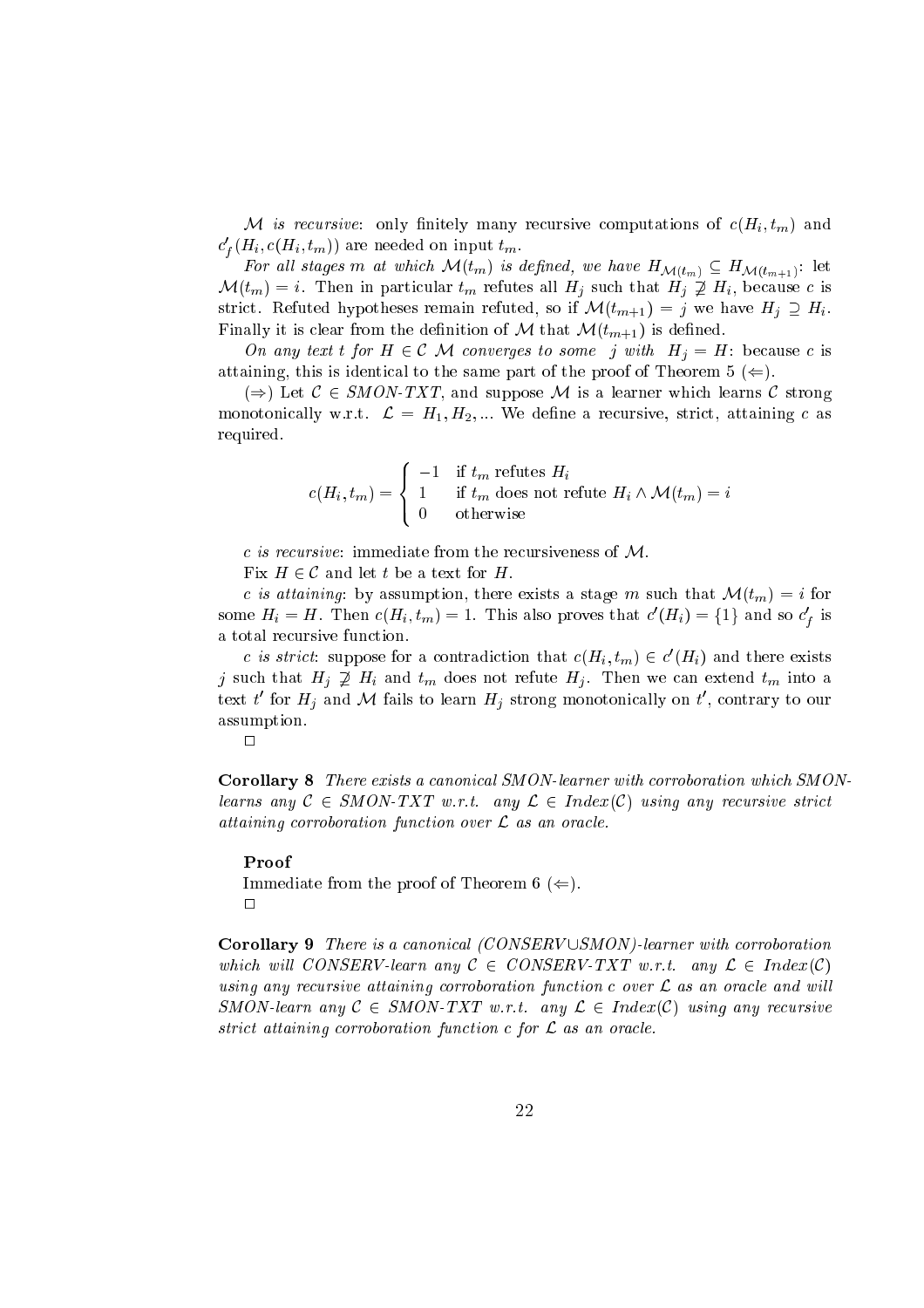#### Proof

The same canonical learner is used in Corollaries 7 and 8.  $\Box$ 

It is known [LZ93] that *CONSERV-TXT* = *WMON-TXT* and so immediately from Definition 8 we have the following fact. The learning with corroboration approach allows an alternative proof.

Corollary 10 SMON-TXT  $\subset$  CONSERV-TXT

#### Proof

A necessary and sufficient condition for membership of SMON-TXT is the existence of a recursive, strict attaining corroboration function over  $\mathcal{L}$  (Theorem 6), which is stronger than the necessary and sufficient condition for membership of  $CONSERV-TXT$  given in Theorem 5.

 $\Box$ 

Strictness of this containment is proved by example [LZ93].

#### 6.4 FIN- and refuting learning

**Definition 18** Let  $\mathcal{L} = H_1, H_2, ...$  be a hypothesis space. Then  $f : (\Sigma^*) \times \mathbb{N} \to \{0, 1\}$ is called a sufficiency function over  $\mathcal L$  if

$$
(\forall t)(\forall m)(\forall n)[f(t_m, n) = 1
$$
  
\n
$$
\Rightarrow [(\forall j)t_m \text{ reflects } H_j \vee
$$
  
\n
$$
(\exists i \le n)[t_m^+ \subseteq H_i \wedge (\forall k)[H_k = H_i \vee t_m \text{ reflects } H_k]]]]
$$

and

$$
(\forall t)(\forall j)(\forall k \ge j)(\forall n)(\forall m \ge n)[f(t_i, n) = 1 \Rightarrow f(t_k, m) = 1]
$$

**Definition 19** Let  $f$  be a sufficiency function over  $\mathcal{L}$ .

f is called an inner sufficiency function over  $\mathcal L$  if it additionally holds that for every text  $t \in Txts(\mathcal{L}), (\exists m, n) f(t_m, n) = 1.$ If instead it holds that for every text  $t \notin Txts(\mathcal{L}), (\exists m,n) f(t_m,n) = 1$ , then f is

called an outer sufficiency function over  $\mathcal{L}$ .

Intuitively, a sufficiency function  $f(t, n)$  monitors whether there are hypotheses in  $\mathcal L$  which are not yet in play (i.e. have no index less than or equal to n), and which would not be refuted by  $E$  if they were in play. When it returns 1 then this condition has ceased to be true (so we may look for an explanation of  $t$  solely in  $H_1, ..., H_n$  and further, at most one  $H \in \mathcal{L}$  has indices less than or equal to n whose accompanying hypothesis is unrefuted by  $t$ .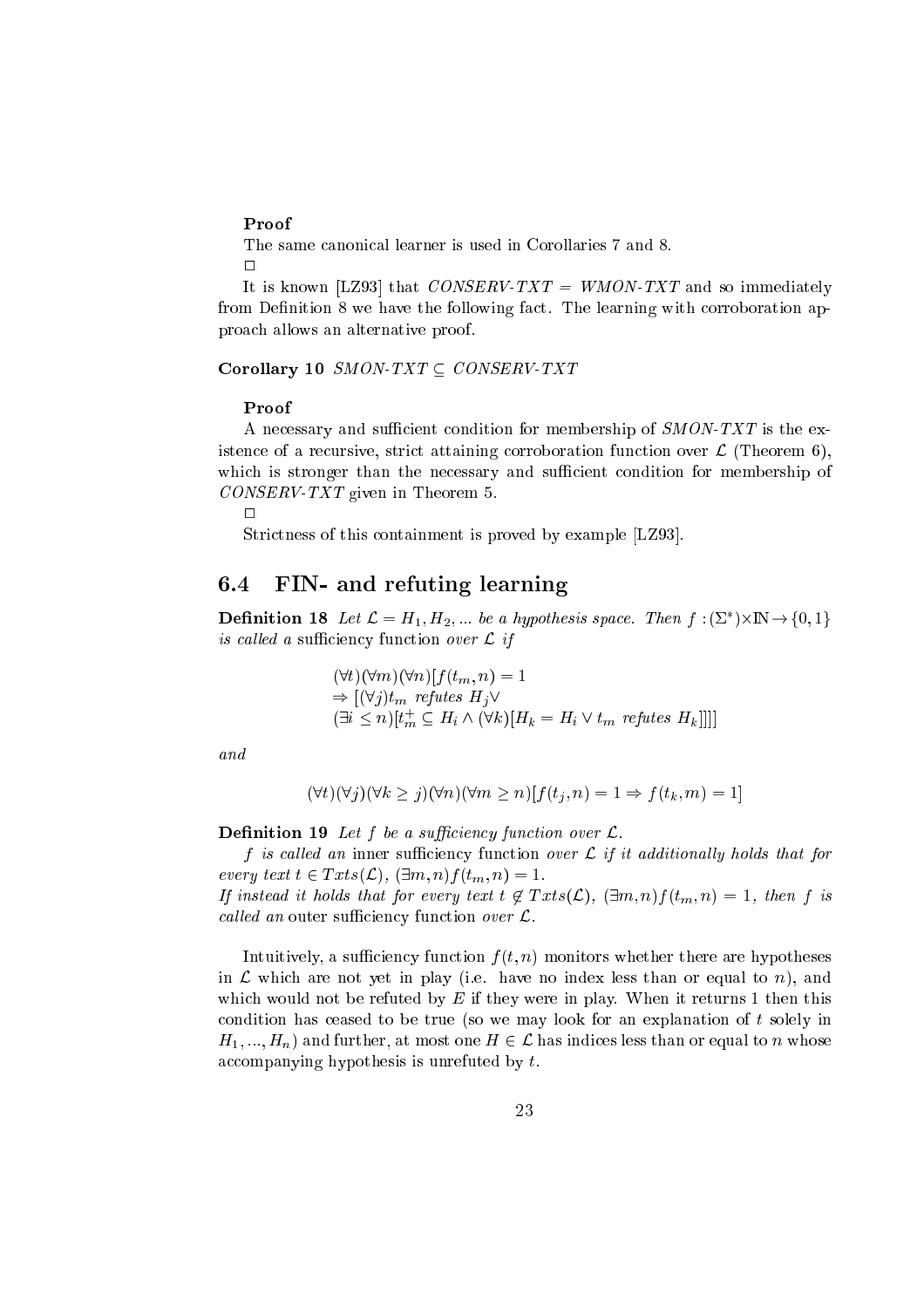An inner or outer sufficiency function ensures that (under certain circumstances to do with the limiting behaviour of the data stream) if the condition ceases to be true then 1 will be returned at some later time.

Naturally the existence of a recursive (inner or outer) sufficiency function over  $\mathcal{L}$  is a very strong condition and allows particularly strong forms of learning.

**Theorem 7**  $C \in FIN-TXT$  iff there exists  $\mathcal{L} \in Index(C)$  such that there exists a recursive inner sufficiency function over  $\mathcal{L}$ .

#### Proof

 $(\Leftarrow)$ 

Suppose the existence of a recursive inner sufficiency function f over  $\mathcal{L} =$  $H_1, H_2,...$  Let t be a text and the hypotheses in play at stage m be  $H_1,...,H_p$ .  $M$  behaves as follows.

$$
\mathcal{M}(t_m) \begin{cases} = i \text{ (and halt)} & \text{if } f(t_m, p) = 1 \land i = \min\{j \mid t_m^+ \subseteq H_j \land j \le p\} \\ \text{ requests more input} & \text{otherwise} \end{cases}
$$

M is recursive: immediate from the recursiveness of f and the finiteness of  $t_m$ . Fix  $H \in \mathcal{C}$  and  $t \in Txt(H)$ .

M only ever outputs one hypothesis, which is an  $\mathcal{L}\text{-}index$  for H, then halts: because f is an inner sufficiency function, there exists m such that  $f(t_m, p) = 1$ where  $H_1, ..., H_p$  are the hypotheses in play at stage m. Then there exists only one  $H \in \mathcal{C}$  which has indices  $i \leq p$  such that  $t_m$  does not refute  $H_i$ ; M outputs such an index and halts at stage  $m$ .

 $(\Rightarrow)$ 

Let  $\mathcal{L} = H_1, H_2, ...$  and suppose M is an inductive learning machine which LIMlearns  $\mathcal C$  w.r.t.  $\mathcal L$ . Let t be a text.

Define  $f(t, n)$  as follows.

$$
f(t_m, n) = \begin{cases} 1 & \text{if } \mathcal{M}(t_m) = i \leq n \\ 0 & \text{otherwise} \end{cases}
$$

f is a sufficiency function over  $\mathcal{L}$ : suppose  $\mathcal M$  first outputs i at stage  $m$ , when the hypotheses in play are  $H_1, ..., H_j$ . Naturally  $j \geq i$  and  $t_m^+ \subseteq H_i$ . It holds that  $\neg(\exists k)[H_k \neq H_i \wedge t_m^+ \subseteq H_k]$  because otherwise we could extend the initial segment  $t_m$  to a text t' for  $H_k$  and M would fail to FIN-learn  $H_k$  from this text, contrary to assumption. Therefore  $(\forall k)[H_k = H_i \vee t_m^+ \not\subseteq H_k]$  as required for the first condition in Definition 18. The second condition is easily checked.

f is an inner sufficiency function over  $\mathcal{L}$ : by assumption, any text t for any  $H \in \mathcal{C}$  results in the output of some k with  $H_k = H$  at some stage n when the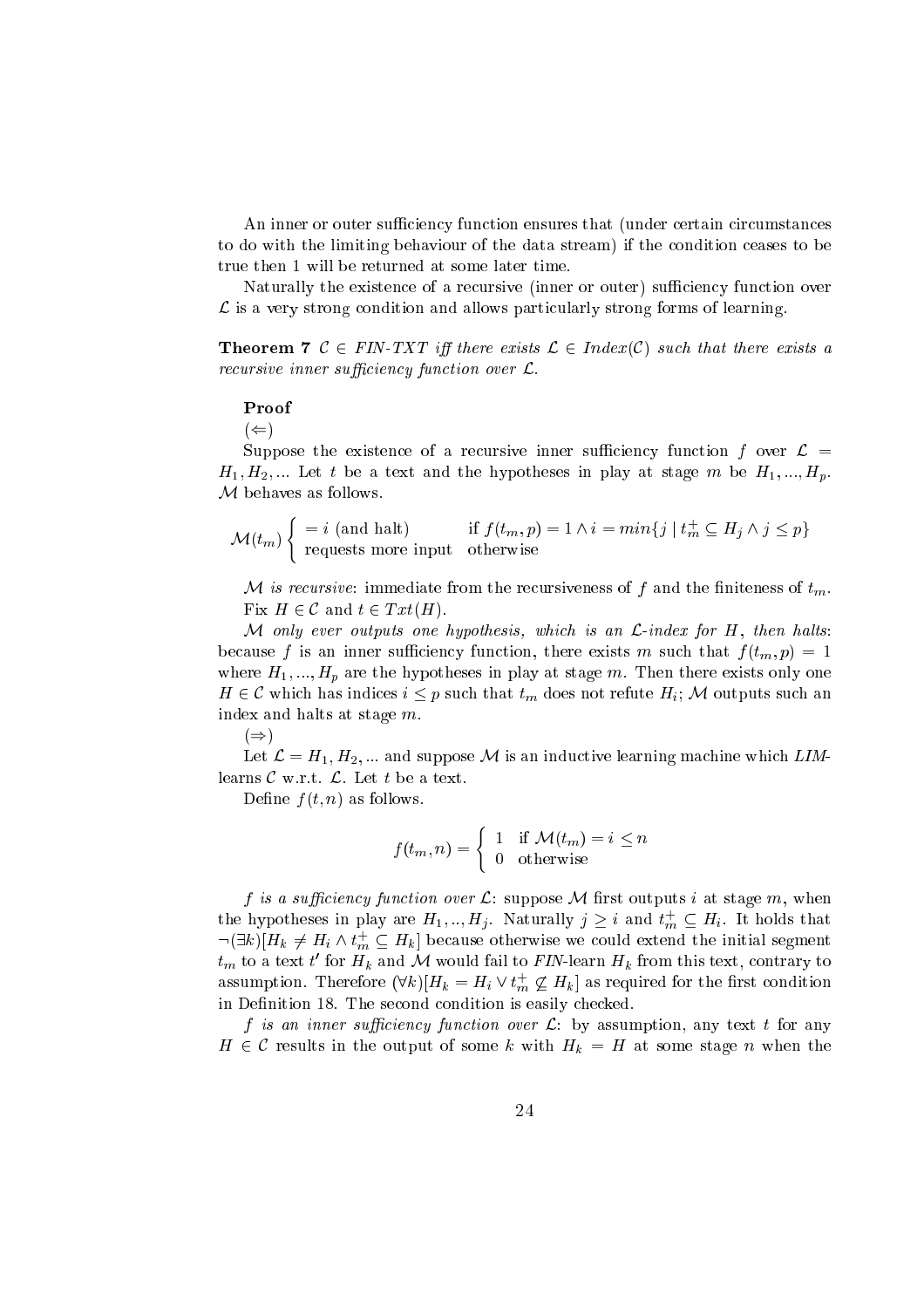hypotheses in play are  $H_1, ..., H_j$ . Then by definition of f, we have  $f(t_n, j) = 1$ , as required.

f is recursive: to recursively compute  $f(t_m, n)$ , we run the Turing Machine M on  $t_m$  with the hypotheses  $H_1, ..., H_n$  in play. If M outputs a hypothesis i on input  $t_m$  then (obviously  $i \leq n$ ) set  $f(t_m, n) = 1$ . If M requests more input then set  $f(t_m, n) = 0.$ 

 $\Box$ 

**Corollary 11** There exists a canonical FIN-learner which FIN-learns any  $C \in FIN$ -TXT w.r.t. any  $\mathcal{L} \in Index(\mathcal{C})$  using any recursive inner sufficiency function over  $\mathcal L$  as an oracle.

#### Proof

The Turing Machine M constructed in the  $\Leftarrow$  proof of Theorem 7 is such a learner as the definition of  $M$  does not depend on  $C$  except via f.

 $\Box$ 

We may use a sufficiency function to define a particularly strong form of corroboration function.

**Definition 20**  $c(H, t)$  is called a sufficient corroboration function over  $\mathcal{L}$  if there exists an inner sufficiency function  $f(t, n)$  over  $\mathcal L$  such that:

$$
(\forall t)(\forall i)(\forall m)[[c(H_i, t_m) > 0 \land c(H_i, t_m) \in c'(H_i)] \Rightarrow f(t_m, i) = 1]
$$

and

$$
(\forall t)(\forall m)(\forall n)[f(t_m, n) = 1 \Rightarrow (\exists i \leq n)c(H_i, t_m) \in c'(H_i)]
$$

 $where$ 

$$
c'(H_i) = \{c(H_i) \mid H_i = H \land (\forall j)[c(H_i) > c(H_i) \Rightarrow H_j \neq H]\}
$$

c is called a recursive sufficient corroboration function if both c and  $c'_f : \mathcal{L} \times S \rightarrow$  $\{0,1\}$  defined by

$$
c'_{f}(H_i, s) = \begin{cases} 1 & if s \in c'(H_i) \\ 0 & otherwise \end{cases}
$$

are total and recursive.

**Theorem 8**  $C \in FIN-TXT$  iff there exists  $\mathcal{L} \in Index(C)$  such that there exists a recursive sufficient corroboration function c over  $\mathcal{L}$ .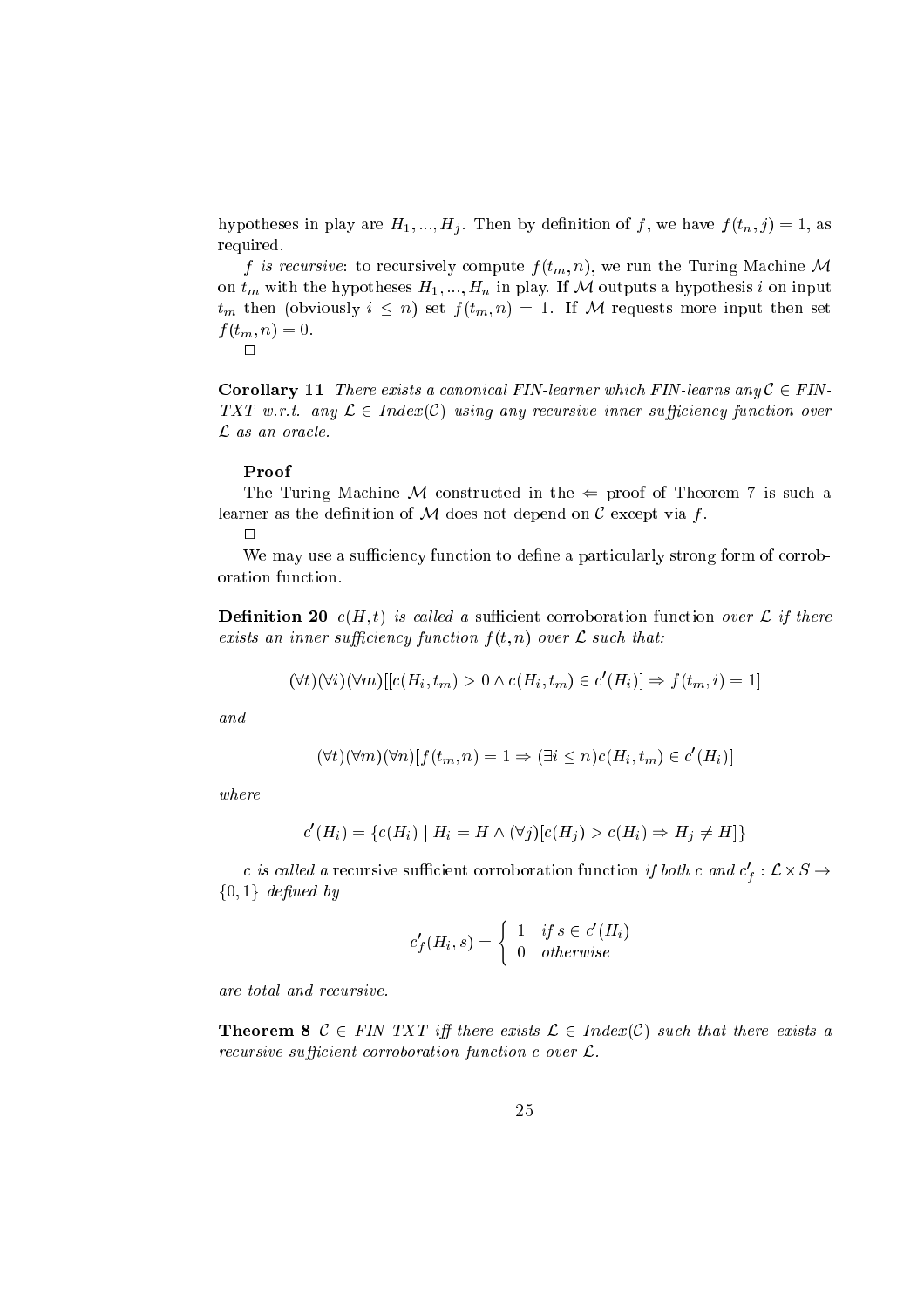$(\Leftarrow)$  we define a *recursive* inner sufficiency function for over  $L$  based on c. The

Define

$$
f'(t_m, n) = \begin{cases} 1 & \text{if } (\exists i \leq n) c(H_i, t_m) \in c'(H_i) \\ 0 & otherwise \end{cases}
$$

 $I$  is recursive: to compute  $I_i$   $(t_m, n)$ , only nilitely many recursive computations of  $c(n_i, t_m)$  and  $c_f(n_i, c(n_i, t_m))$  are needed to test the condition above. <sup>f</sup>

 $\tau$  is an inner sufficiency function: let  $\tau$  be the sufficiency function over  $\mathcal L$  which we know to exist from December 20. Let the above 20. Let the anti-some some Hig. 2 A. December 2002.  $n \geq i$  and m such that  $f(t_m, n) = 1$ , by Dennition 19. Then  $c(H_i, t_m) \in c(H_i)$  by Definition 20 and mailly  $f(u_m, n) = 1$  by our construction of f.

 $\mathcal{L}$  , and the suppose  $\mathcal{L}$  and  $\mathcal{L}$  are a let  $\mathcal{L}$  be a let  $\mathcal{L}$  . Let  $\mathcal{L}$  are a let  $\mathcal{L}$  be a let  $\mathcal{L}$ ien from the resursive in the from the from the from the from the from the from the from the from  $\mu$  , and the from  $\mu$ who define a contract of the second contract of the problems.

$$
c(H_i, t_m) = \begin{cases} -1 & \text{if } t_m \text{ refutes } H_i \\ 1 & \text{if } \mathcal{M}(t_m) = i \\ 0 & \text{otherwise} \end{cases}
$$

 $c$  is recursive: obvious based on the recursiveness of  $M$ .

 $c_f$  is total and recursive: immediate since  $(\forall i)c(\vec{H}_i) = \{1\}$ .

c is a sufficient corroboration function over  $\mathcal{L}$ : it is easily checked that the onditions of Denition <sup>20</sup> are satised.

 $\Box$ 

<sup>f</sup>

Corollary 12 There exists a canonical FIN-learner with corroboration which FINlearns any C 2 Final any L 2 Index and the contract with any L 2 Index and 2 Index and 2 Index and 2 Index any orroboration fun
tion over <sup>L</sup> as an ora
le.

#### Proof

Immediate from proof of Theorem <sup>8</sup> (() as the denition of <sup>M</sup> does not depend on <sup>C</sup> ex
ept via .

 $\Box$ 

The existen
e of <sup>a</sup> re
ursive suÆ
ient orroboration fun
tion over some <sup>L</sup> <sup>2</sup> Index(C) for FIN-learning of C to succeed is a very strong requirement. This should not surprise us. FIN-learning is an identification criterion far removed from Popper's distribution and the hypothesis may be very strongly in the strongly that it is never and the strongly strongly normal ir
umstan
es) safe from later refutation. Only when the hypothesis spa
e is unusual in some respe
t an su
h <sup>a</sup> orroboration fun
tion exist.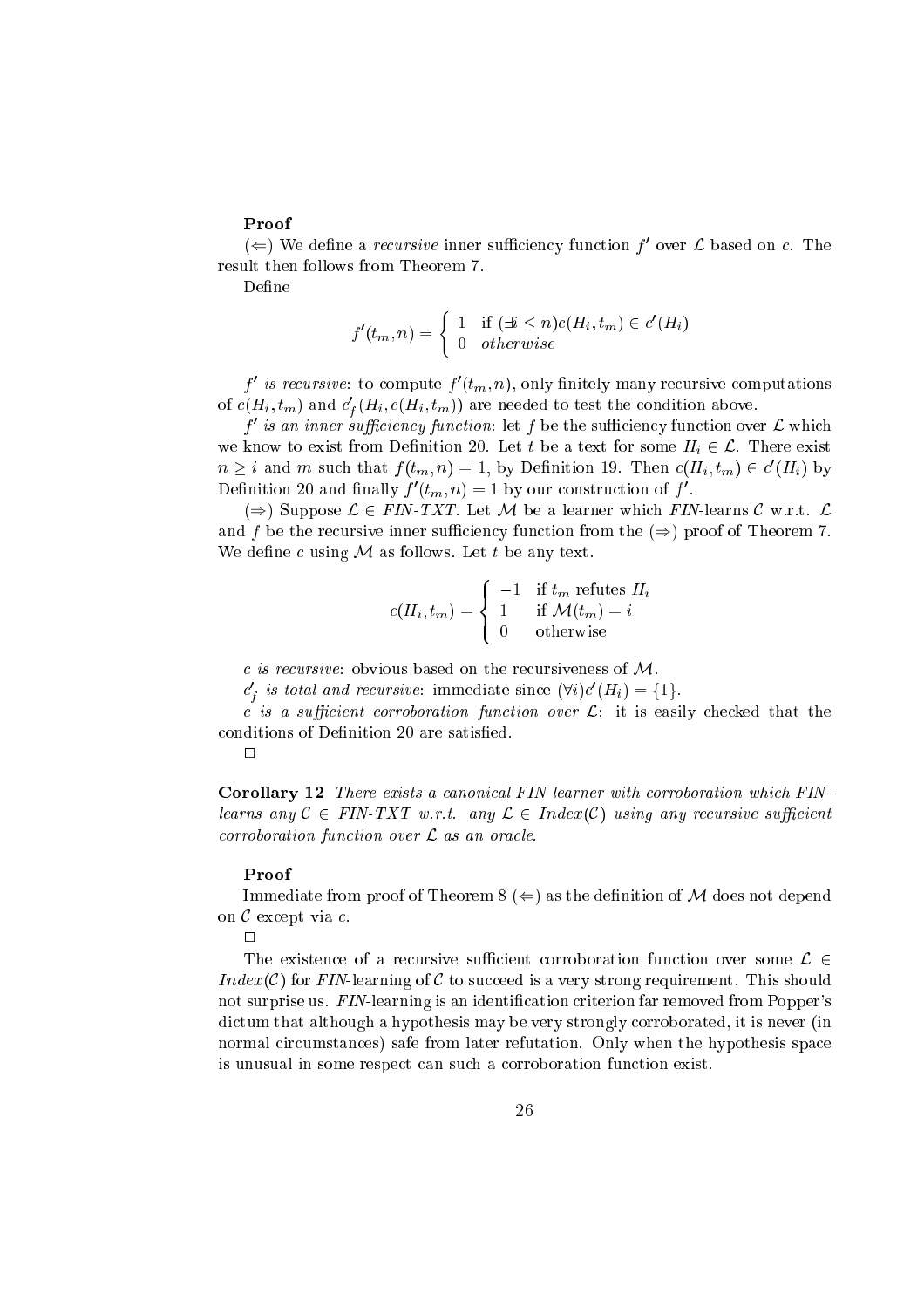**Theorem 9**  $C \in JREF-TXT$  iff there exists  $C \in Index(C)$  such that there exists a re
ursive outer suÆ
ien
y fun
tion <sup>f</sup> over <sup>L</sup> and <sup>a</sup> re
ursive limiting orroboration fun
tion over L.

#### Proof

( $\Leftarrow$ ) Let  $\mathcal{L} = H_1, H_2, ... \in Index(\mathcal{C})$  and let f and c be a recursive outer sufficiency function over  $\mathcal L$  and a recursive limiting corroboration function over  $\mathcal L$ , respectively. We define our inductive  $JREF$ -learner  ${\cal M}$  -based on the canonical learner M from the proof of Theorem  $2(\Leftarrow)$ , as follows. Recall that  $\perp$  is the special symbol output by  $M$  to refute the entire hypothesis space, prior to halting.

$$
\mathcal{M}'(t_m) = \begin{cases} \perp & \text{if } f(t_m, p) = 1 \land (\forall i \le p) t_m \text{ refutes } H_i \\ \mathcal{M}(t_m) & \text{otherwise} \end{cases}
$$

where  $H_1, ..., H_p$  are the hypotheses in play at stage m.

 $\mathcal{M}$  is recursive: follows immediately from the recursiveness of f and  $\mathcal{M}.$ 

On presentation of <sup>a</sup> text <sup>t</sup> for <sup>H</sup> <sup>2</sup> C, <sup>M</sup> onverges to some <sup>j</sup> su
h that  $H_i = H$ : in this case there are no n, m on which  $f(t_m, n) = 1$  so the behaviour of  $\mathcal M$  is identical to that of  $\mathcal M$  on the same text. The result follows from the  $\Leftarrow$  proof of Theorem 2.

On presentation of a text  $t \notin I$  xts( $\mathcal{L}$ ), Me eventually outputs the symbol  $\perp$  and halts: by assumption  $f$  is an outer sufficiency function so by Definition 19, there exist  $m, n$  such that  $f(t_m, n) = 1$ . Also there exists some  $m$  such that  $t_{m'}$  refutes all of  $H_1, ..., H_n$ , so we are done.

 $(\Rightarrow)$ 

Suppose M JREF-learns C w.r.t.  $\mathcal L$  and let t be any text. Define f as follows:

 $f \sim f$  (the figure  $f$ - - $\blacksquare$ >: 1 II ( $\exists m \leq m$ )[ $\mathcal{M}(t_{m'}) = \bot$  $\wedge$  hypotheses in play at stage m are  $H_1, ..., H_p$  where  $p \leq n$ 

f is recursive: immediate from recursiveness of  $M$ .

f is an outer sufficiency function for  $\mathcal{L}$ : by assumption that M JREF-learns C w.r.t  $\mathcal{L}$ , on any text  $t \notin Txts(\mathcal{L})$ , M outputs the symbol  $\perp$  and halts, say at stage m when hypotheses in play are  $H_1, ..., H_p$ . Then  $f(t_m, p) = 1$ , as required. The conditions of Definition 18 are trivially satisfied.

Finally, the recursive limiting corroboration function from the proof of Theorem  $2(\Rightarrow)$  has the desired properties for our c.

 $\Box$ 

As in the discussion of  $FIN-TXT$ , the learning criterion  $JREF-TXT$  has a very un-Popperian aspect, and consequently the necessary and sufficient condition for  $C \in JREF-TXT$  is very strong.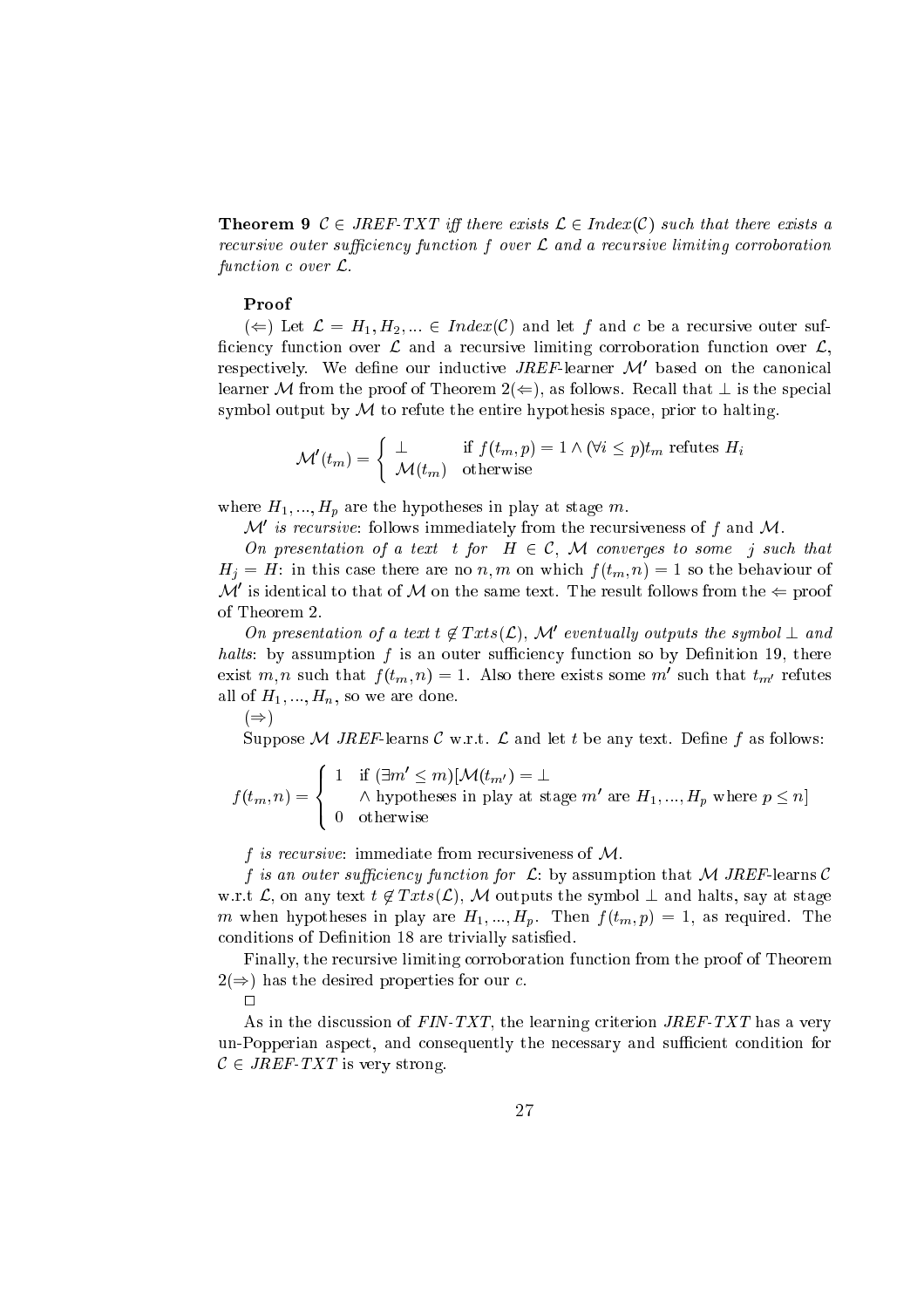We have not found it possible to give an analogous condition for the form of refutational learning  $(REF-TXT)$  in [MA93], as that identification criterion has a non-effective element to its definition.

#### $\overline{7}$ **Examples**

The corroboration functions constructed in the  $\Rightarrow$  proofs in Section 6 were simplistic. However in practical use, the existence or non-existence of appropriate corroboration fun
tions may be suggested naturally by the spa
e of hypotheses in use. We give some examples of the use of corroboration functions to prove the learnability or otherwise under certain identification criteria of some simple examples.

Our example languages will be sets of points in the rational plane  $Q^2$ , so  $\Delta =$  $\{(a, b) \mid a, b \in \mathcal{Q}\}.$ 

**Example 1** Let C be the set of all closed circles of finite radius. Let  $\langle \cdot, \cdot \rangle$  be a  $\mu x$ ea recursive oijection between  $\mathcal{Q}_c$  and  $\mathbb{N}$  and  $\lt<\zeta, >>$  a  $\mu x$ ea recursive oijection between  $\mathcal{Q}$ - and  $\mathcal{Q}$ . A suitable hypothesis space  $\mathcal{L} \equiv H_1, H_2, ...$  is given by

$$
H_{< a,b>} = \{(p,q) \mid a = < x, y > \land (p-x)^2 + (q-y)^2 \le b^2\}
$$

It is easily seen that  $\mathcal L$  is an indexing of  $\mathcal C$ .

Consider the following corroboration function  $c: \mathcal{L} \times (\mathcal{L}) \rightarrow \mathcal{Q} \cup {\infty}$ , which is based on the naturalistic idea that the further away a point is from  $a$ , the more severe a test it is of hypothesis  $H_{\langle a,b \rangle}$ . For circles of non-zero radius b we also  $\it uncuae$  a scanny multiplier of  $1/\sigma$   $\it unco$  the corroboration function, so that smaller circles are potentially more highly corroborable than large ones.

$$
c(H_{< a,b>}, t_m) = \begin{cases} 0 & \text{if } t_M^+ = \emptyset \\ -1 & \text{if } t_m \text{ reflects } H_{< a,b>}, \\ & \text{i.e. } [a = < < x, y > > \\ & \wedge (\exists (c,d) \in t_m^+)[(c-x)^2 + (d-y)^2 > b^2]] \\ & \text{if } b = 0 \land a = < < x, y > > \land t_m^+ = \{(x,y)\} \\ 1/b^2 * max(a,b,t_m) & \text{otherwise} \end{cases}
$$

where

$$
max(a, b, t_m) = max\{((c - x)^2 + (d - y)^2)/b^2 \mid a = << x, y > > \land (c, d) \in t_m^+\}
$$

With a little checking we see that c is indeed a corroboration function under Definition 11, and is recursive and natural. c is limiting because on any text t for  $H_i$  we have a stage m at which  $t_m$  contains two diametrically opposed points on the circumference of the circle defined by  $H_i$ . Then if we let  $i =$ :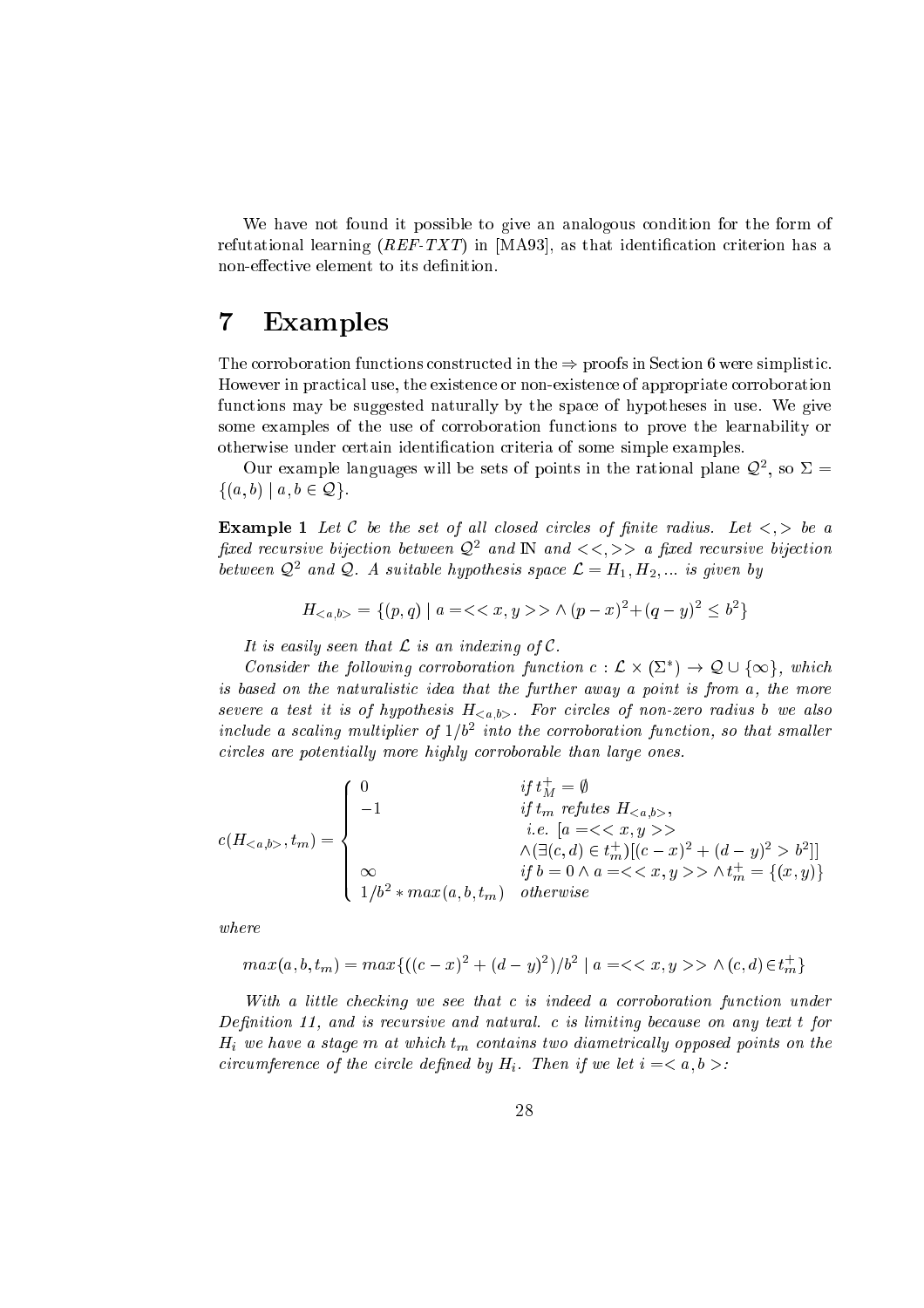- $\bullet$  (vj )  $|j| = \langle c, a \rangle \wedge a^{-1} \langle b^{-1}| \rightarrow |b^{-1}|$  refutes  $\pi_{i} \wedge c(\pi_{i}, b_{m}) = -1$ .
- $(\forall j) || j = \langle c, a \rangle \land a^{-} \rangle b^{-}$   $(\forall n \geq m) c(n_{i}, t_{n}) = 1/b^{-} > 1/a^{-} \geq c(n_{i}, t_{n})$
- $\bullet$  (vj)||1 =  $\lt c, a > \land a^2 = b^-$ |  $\to$  |c = a  $\lor t_m$  refutes  $\pi_{i}$ ||

These are the only cases, so all stages in  $\equiv$  in measurements  $\equiv$   $\chi$   $\mu$ ,  $\nu$  is the most strongly corroborated hypothesis (except joint which will meet to equally corroborated in orroborated and des
ribes the same ir
le).

is also attaining be
ause

- if  $b = 0$  then  $(\forall a) c(H_{\leq a,0>} ) = \infty$
- if  $b \neq 0$  then  $(\forall a) c(H_{}) = 1/b^2$

and for example  $\{H^c\}$  ,  $\{H^c\}$  ,  $\{H^c\}$  ,  $\{H^c\}$  ,  $\{H^c\}$  ,  $\{H^c\}$  ,  $\{H^c\}$  ,  $\{H^c\}$  ,  $\{H^c\}$  ,  $\{H^c\}$  ,  $\{H^c\}$  ,  $\{H^c\}$  ,  $\{H^c\}$  ,  $\{H^c\}$  ,  $\{H^c\}$  ,  $\{H^c\}$  ,  $\{H^c\}$  ,  $H_{\langle a,b\rangle}$  and  $a = \langle x, y \rangle$ .

es to prove the above that C 2 section is to prove the conservation of the conservation of the conservation of

Final ly we an see that is not stri
t be
ause for example (let <sup>b</sup> <sup>&</sup>gt; 0) <sup>t</sup> <sup>=</sup>  $(x+b, y), ...$  results in  $c(H_{<>, b}$ ,  $t_0) = 1/b^2 = c(H_{<>, b}$  although many hypotheses Hi with Hi  $\leq$   $\leq$   $\leq$   $\mu$  ,  $\mu$   $>$   $\geq$   $\mu$  . Nevertheless it is possible in possible to finite a recent care and attaining, contributed to attain function function function function function func  $\mathcal L$  by requiring that two diametrically opposed points on the circumference of  $H_i$ must appear in the text begins the text property  $\{H_i\}$  . The set  $\{H_i\}$ s-SMON-TXT. The details are left as an exer
ise for the reader.

**Example 2** Now let  $C$  be the set of all open circles of finite radius. We show that  $C \notin LIM-TXT$  as follows.

are a record that induces a result in the post of a relation to the contradiction of the second second and the limiting orroboration fun
tion over L. Let <sup>M</sup> be the anoni
al LIM-learner from Corol lary 4.

Let Hi be <sup>a</sup> hypothesis for the ir
le entre a, radius <sup>b</sup> <sup>&</sup>gt; 0. We onstru
t <sup>a</sup> text t for  $H_i$  such that M fails to converge to an index for  $H_i$  using oracle c.

 $\mathcal{B}$  is the term in the text time text t. Suppose after m stages we have  $\mathcal{B}$  ,  $\mathcal{B}$  ,  $\mathcal{B}$  ,  $\mathcal{B}$  ,  $\mathcal{B}$ where  $\equiv$   $\mu$  ,  $\equiv$   $\mu$  are there exists a contretion and  $\mu$  with a control  $\mu$  , which is a  $\mu$ for some suitably small  $\varepsilon,$  such that  $\iota_m \subset {\boldsymbol{H}}_k.$  Continue to yenumerating further  $p \sim \cdots \sim \cdots \sim p$ .

There are two two strings  $\mathcal{A}$  as the string form  $\mathcal{B}$  and  $\mathcal{B}$  is a text formulation of  $\mathcal{B}$ fails to onverge to an index for Hk. Otherwise at some stage <sup>n</sup> <sup>&</sup>gt; m, Bestn 6= j. an bees the repeated through the complete intervals of the complete information  $\bm{\eta}$ often, so Bestmann fails to Limba for Hi. In either to Limba for Hi. In either to Limba for Hi. In either to L learn <sup>C</sup> w.r.t. L, <sup>a</sup> ontradi
tion by Corol lary 4. We on
lude that <sup>C</sup> <sup>62</sup> LIM-TXT.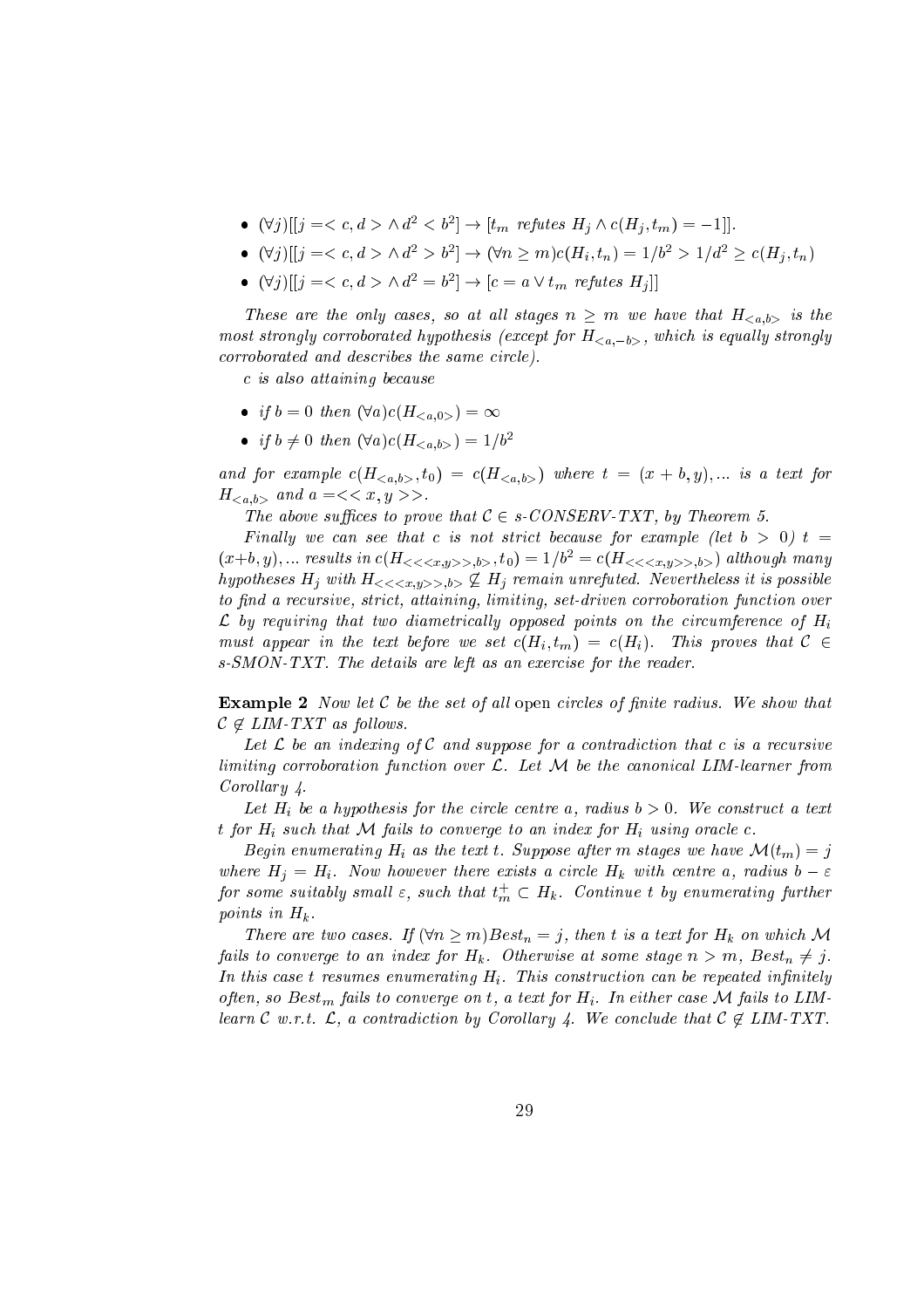# 8 Artificial Intelligence and Induction

y will be a restant from the state of work and work and work by the control of which is a put of the state of `Ba
onian' interpretation on ertain su

essful developments in ma
hine learning.

Gillies contends, *contra* Popper's belief that the creation of scientific theories is not me
hanisable, nor even amenable to logi
al (as opposed to psy
hologi
al) study, that modern matrix is modern by  $\alpha$  and the first in a finite in a higher  $\beta$  is an interesting finite. he des
ribes as me
hani
al falsi
ation. In short, su
h learners synthesise hypotheses from ba
kground knowledge and existing eviden
e before sub je
ting them to the risk of Popperian refutation by later eviden
e. This rolls ba
k the reative element of dis
overy to the higher level problem of de
iding whi
h is the appropriate ba
kground knowledge to use - in our parlan
e, whi
h is the appropriate hypothesis e. He posits the problem in this is the furthermore, the first time is the first time in the second time is th that Ba
on's indu
tivism has really been used, for prior to ma
hine learning no general method was given to enable the learner/dis
overer to me
hani
ally (ie. without intelligen
e) produ
e hypotheses - one of Ba
on's stated aims.

ult to deny that may be deny that may be deny that may be deny that may be deny that may be deny that is a set do indeed behave in this way. Gillies's theme throughout  $[G_196]$  is that logic has both inferential and ontrol omponents - in learning or dis
overy the inferen
e orresponds to Popperian falsi
ation from data, while the ontrol element lies in the produces are in the produces. Given specifications, included ally alleged to the contract of as just su
h <sup>a</sup> ontrol element.

Our work in this paper is entirely in accord with Gillies's view, particularly our use of orroboration fun
tions as <sup>a</sup> ontrol element (indeed given the hara
terisation results with anoni
al learners whi
h we have obtained, as the sole ontrol element) in indu
tive learning.

The results obtained in the ase of refuting learning are parti
ularly interesting viewed from this angle. Classi examples from the history of s
ien
e su
h as Kepler's laws of planetary motion (see again [Gi96℄) demonstrate that it is not the synthesising of <sup>a</sup> hypothesis from data and ba
kground knowledge that onstitutes great s
ien
e, but the paradigm shift that results from <sup>a</sup> hange in ba
kground knowledge or assumptions. This orresponds to the various forms of refuting indu
tive inferen
e whi
h have been dened (Se
tion 6.4) and suggests that the truly reative ma
hine learner will not only be able to learn within or refute an existing hypothesis spa
e, but also to propose <sup>a</sup> new one. Su
h <sup>a</sup> learner is unlikely to be developed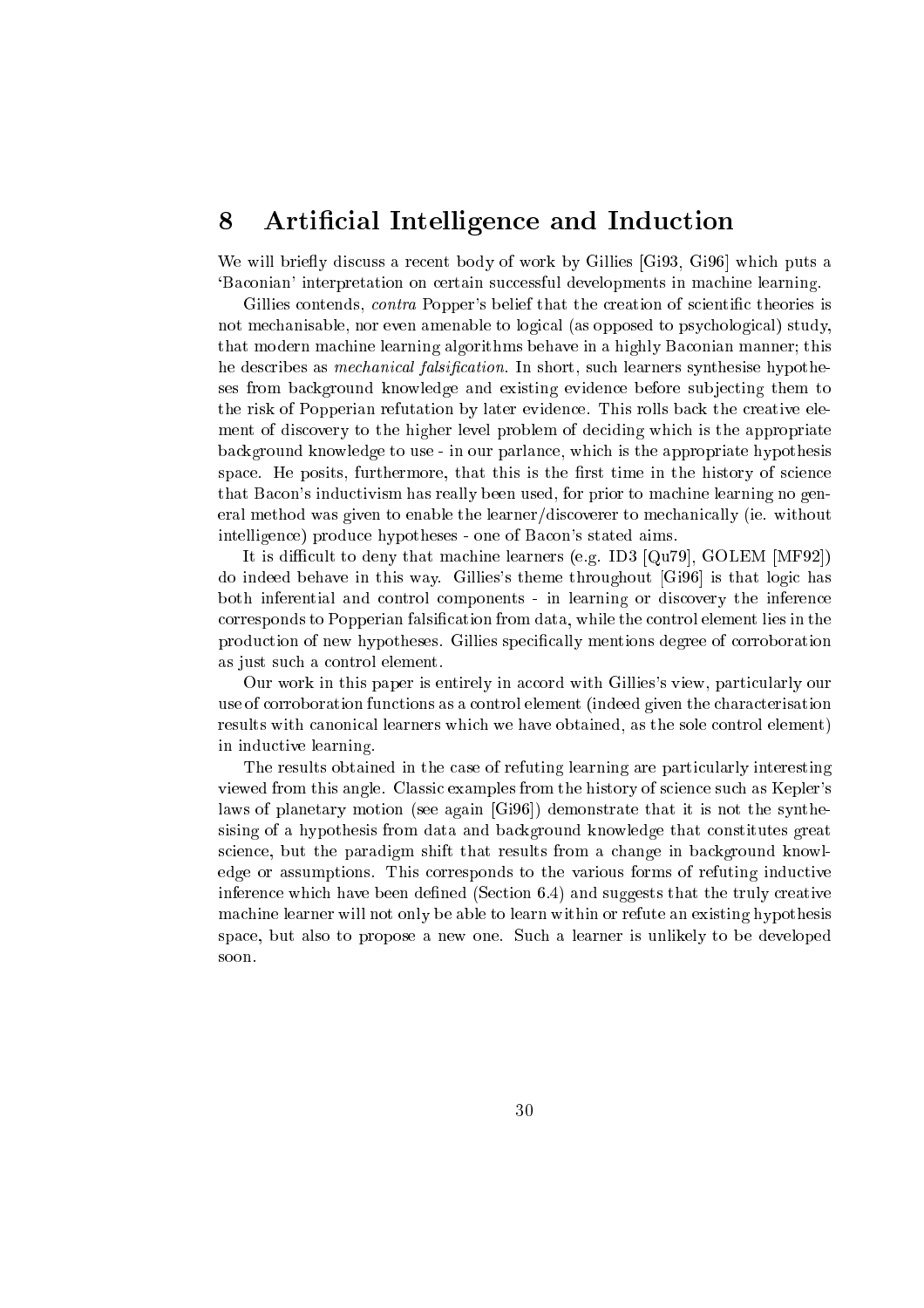We have proposed a unifying model for machine inductive inference based on the philosophi
al work of K.R. Popper, and obtained hara
terisations of many of the standard identification types in learning indexed families of recursive languages from text. In our model canonical learners use recursive oracles which compute a version of Popper's degree of orroboration. These learners then follow the natural strategy of preferring the most strongly (or at least a maximally strongly) orroborated hypothesis at any given time. Membership of a class of concepts within a particular identification criterion is then equivalent to the existence of a recursive corroboration function with certain properties depending on the identification type.

We intend to extend this unifying model of learning to include language learning from informant and related problems su
h as learning of re
ursive fun
tions. An extension of our approach to learning from noisy data would be particularly interesting; in this ase it is no longer ertain that a single adverse data item refutes a hypothesis and we would be obliged to allow negative orroboration values other than  $-1$ , as in Popper's original model. Given the crucial role played by the hypothesis spa
e in our model, it would also be interesting to extend this approa
h to over exa
t and lass omprising learning.

### A
knowledgements

The author wishes to thank Prof. Dr. Steffen Lange of Universität Leipzig for his comments on an earlier draft, which significantly improved Sections 6.1 and 6.2.

# Referen
es

[An80] D. Angluin, Inductive inference of formal languages from positive data,  $In$ formation and Control 45, 117-135, 1980.

[CL82] J. Case, C. Lynes, Machine inductive inference and language identification, in M. Nielsen, E.M. Schmidt (Eds.), Proc. of the Ninth International Colloquium on Automata, Languages and Programming, Springer LNCS 140, 107-115, 1982.

[Fu90] M. Fulk, Prudence and other restrictions in formal language learning, *Infor*mation and Computation 85, 1-11, 1990.

[Gi93] D. Gillies, *Philosophy of Science in the Twentieth Century*, Blackwell, 1993. [Gi96] D. Gillies, *Artificial Intelligence and Scientific Method*, Oxford University Press, 1996.

[Go67] E.M. Gold, Language identification in the limit, *Information and Control* 10, 447-474, 1967.